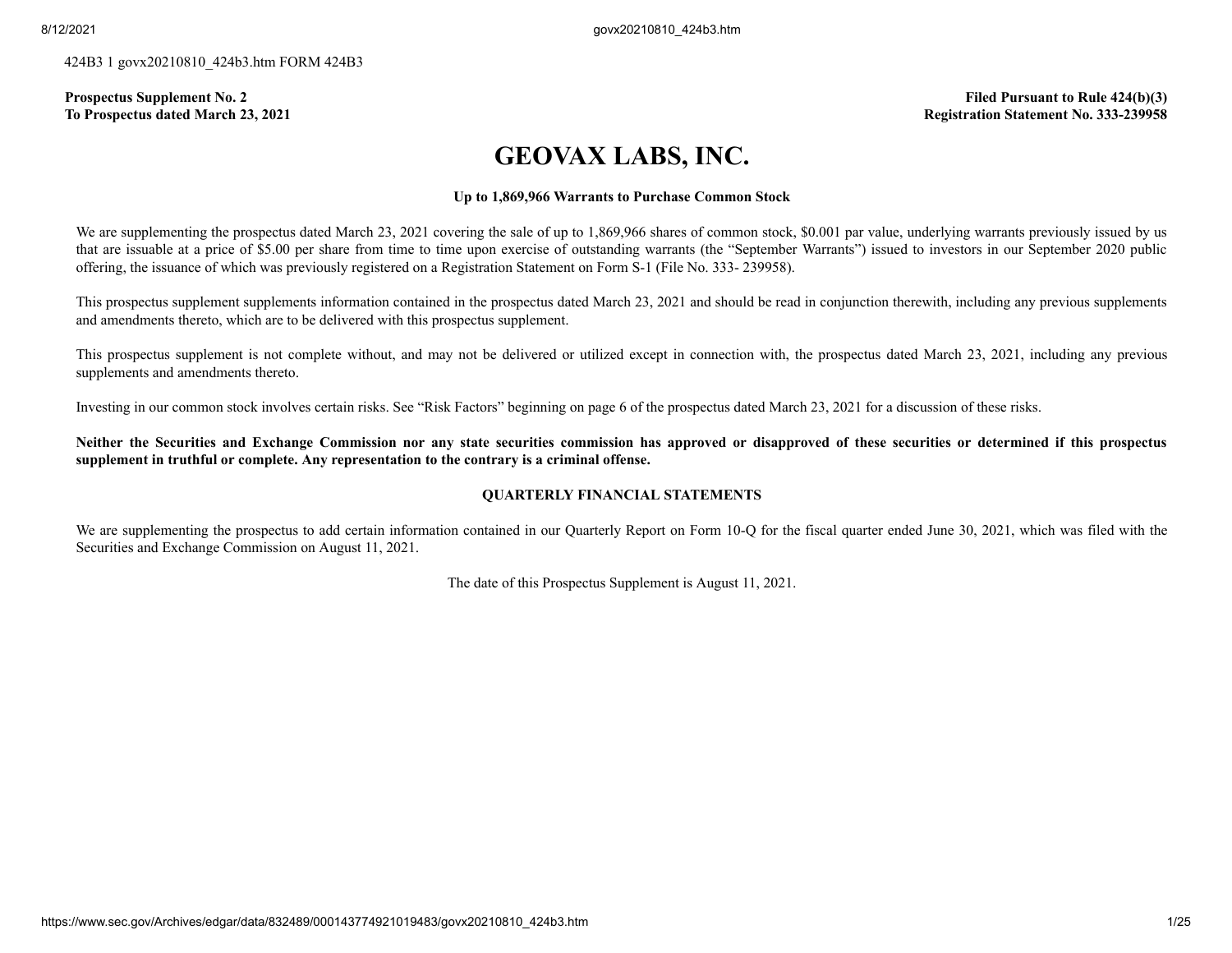# **TABLE OF CONTENTS**

|        |                                                                                       | Page |
|--------|---------------------------------------------------------------------------------------|------|
|        | PART I – FINANCIAL INFORMATION                                                        |      |
| Item 1 | <b>Financial Statements</b>                                                           |      |
| Item 2 | Management's Discussion and Analysis of Financial Condition and Results of Operations |      |
| Item 3 | Quantitative and Qualitative Disclosures About Market Risk                            |      |
| Item 4 | Controls and Procedures                                                               |      |
|        |                                                                                       |      |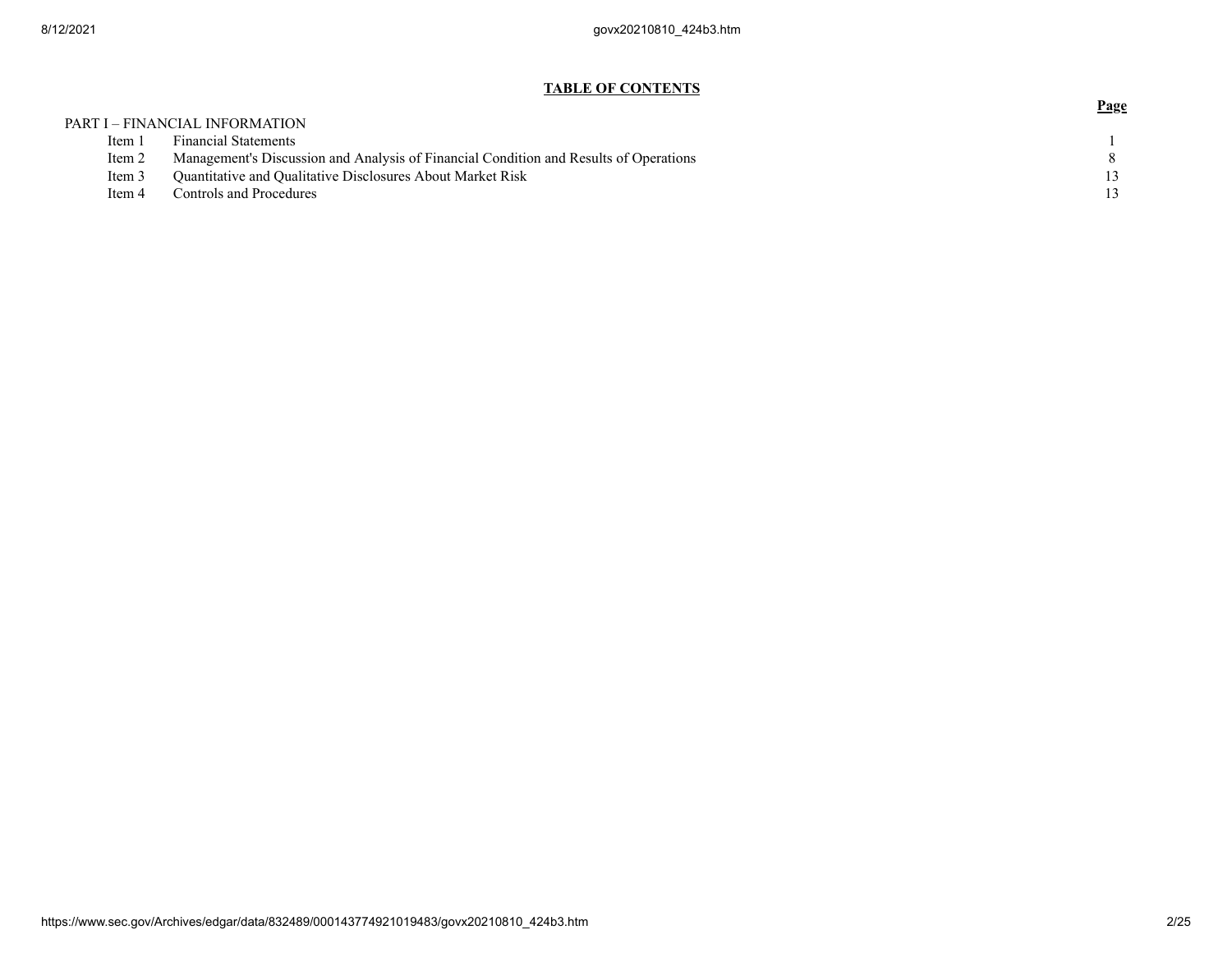# **Part I -- FINANCIAL INFORMATION**

**Item 1 Financial Statements**

# **GEOVAX LABS, INC. CONDENSED CONSOLIDATED BALANCE SHEETS**

|                                                                                                                        | June 30,<br>2021 |                |               | December 31,<br>2020 |
|------------------------------------------------------------------------------------------------------------------------|------------------|----------------|---------------|----------------------|
|                                                                                                                        |                  | (unaudited)    |               |                      |
| <b>ASSETS</b>                                                                                                          |                  |                |               |                      |
| Current assets:                                                                                                        |                  |                |               |                      |
| Cash and cash equivalents                                                                                              | \$               | 19,538,513     | <sup>\$</sup> | 9,883,796            |
| Grant funds and other receivables                                                                                      |                  |                |               | 182,663              |
| Prepaid expenses and other current assets                                                                              |                  | 118,038        |               | 168,689              |
| Total current assets                                                                                                   |                  | 19,656,551     |               | 10,235,148           |
| Property and equipment, net                                                                                            |                  | 149,799        |               | 147,741              |
| Deposits                                                                                                               |                  | 11,010         |               | 11,010               |
| Total assets                                                                                                           | \$               | 19,817,360     | \$            | 10,393,899           |
| LIABILITIES AND STOCKHOLDERS' EQUITY                                                                                   |                  |                |               |                      |
| Current liabilities:                                                                                                   |                  |                |               |                      |
| Accounts payable                                                                                                       | \$               | 289,680        | \$            | 267,702              |
| Accrued expenses                                                                                                       |                  | 69,342         |               | 359,281              |
| Current portion of notes payable                                                                                       |                  |                |               | 183,326              |
| Total current liabilities                                                                                              |                  | 359,022        |               | 810,309              |
| Note payable, net of current portion                                                                                   |                  |                |               | 14,738               |
| <b>Total liabilities</b>                                                                                               |                  | 359,022        |               | 825,047              |
| Commitments (Note 8)                                                                                                   |                  |                |               |                      |
| Stockholders' equity:                                                                                                  |                  |                |               |                      |
| Preferred Stock, \$.01 par value:                                                                                      |                  |                |               |                      |
| Authorized shares - 10,000,000                                                                                         |                  |                |               |                      |
| Series B convertible preferred stock, \$1,000 stated value; -0- and 100 shares issued and outstanding at June 30, 2021 |                  |                |               |                      |
| and December 31, 2020, respectively                                                                                    |                  |                |               | 76,095               |
| Common stock, \$.001 par value:                                                                                        |                  |                |               |                      |
| Authorized shares - 600,000,000                                                                                        |                  |                |               |                      |
| Issued and outstanding shares $-6,327,702$ and $3,834,095$ at June 30, 2021 and December 31, 2020, respectively        |                  | 6,328          |               | 3,834                |
| Additional paid-in capital                                                                                             |                  | 68,134,402     |               | 55,294,504           |
| Accumulated deficit                                                                                                    |                  | (48, 682, 392) |               | (45,805,581)         |
| Total stockholders' equity                                                                                             |                  | 19,458,338     |               | 9,568,852            |
| Total liabilities and stockholders' equity                                                                             | \$               | 19,817,360     | \$            | 10,393,899           |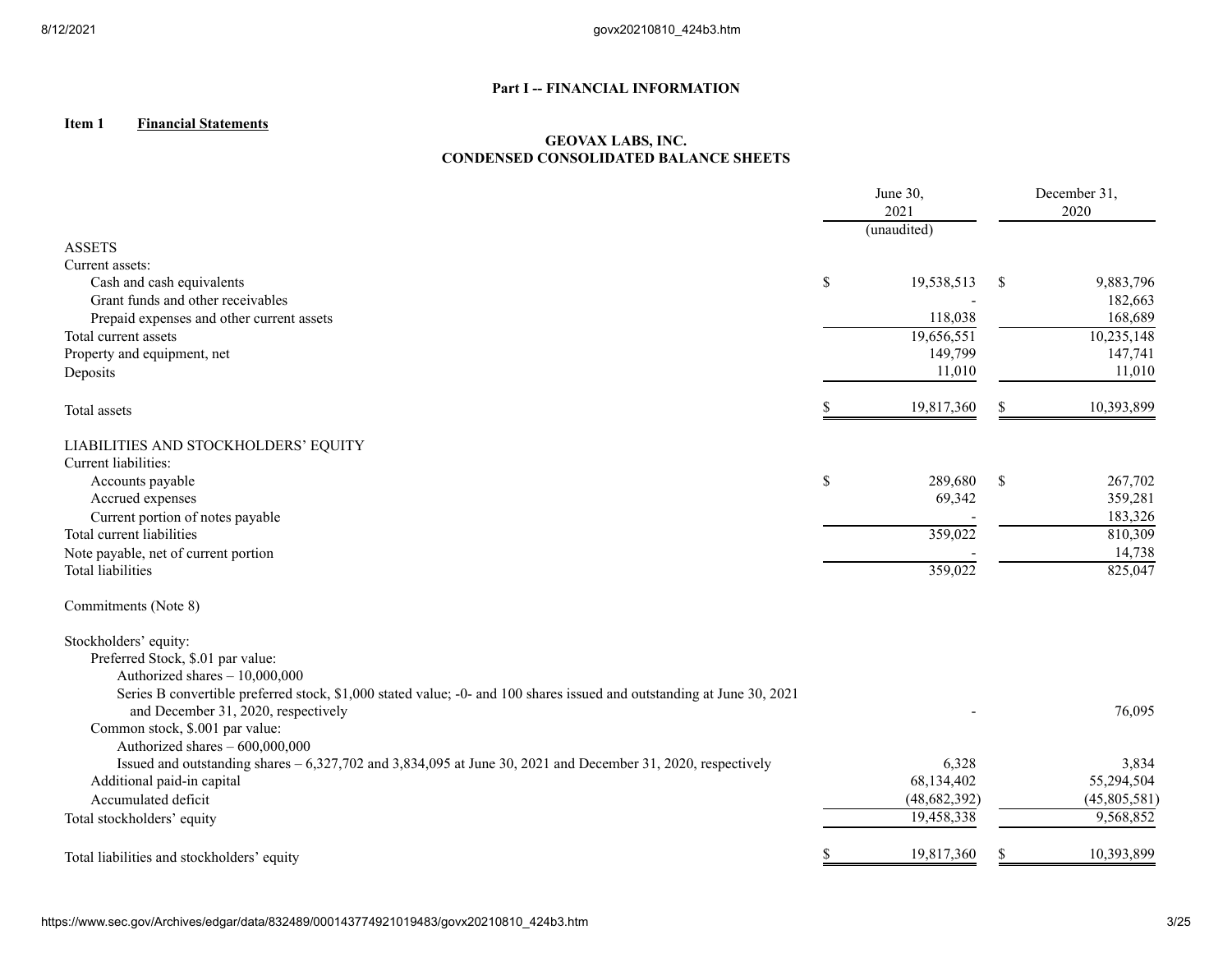# See accompanying notes to condensed consolidated financial statements.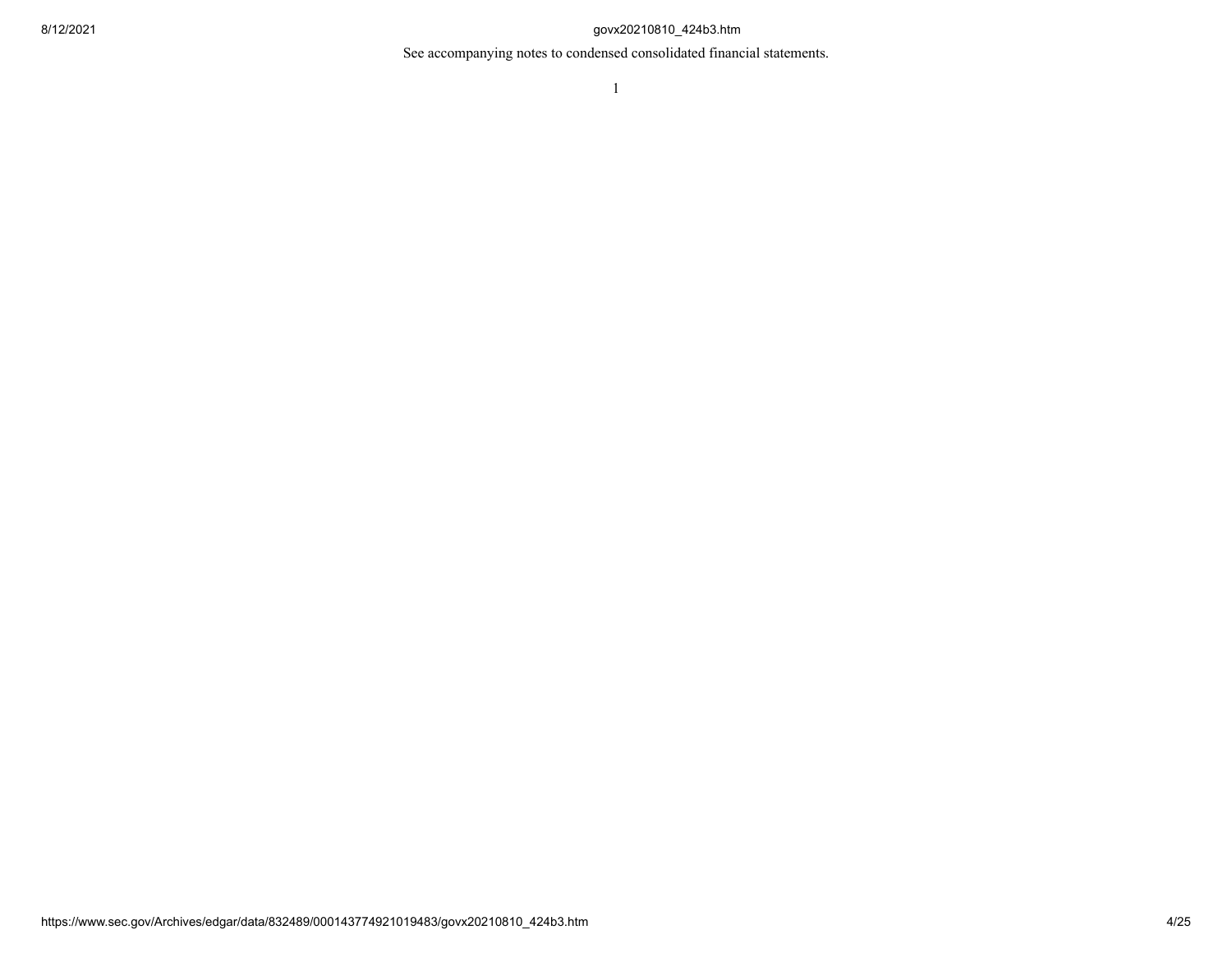# **GEOVAX LABS, INC. CONDENSED CONSOLIDATED STATEMENTS OF OPERATIONS (Unaudited)**

|                                     |    | Three Months Ended June 30, |    | Six Months Ended June 30, |  |             |     |             |
|-------------------------------------|----|-----------------------------|----|---------------------------|--|-------------|-----|-------------|
|                                     |    | 2021                        |    | 2020                      |  | 2021        |     | 2020        |
| Grant and collaboration revenue     | S  | 79,708                      | S. | 440,602                   |  | 190,125     | \$. | 1,156,579   |
| Operating expenses:                 |    |                             |    |                           |  |             |     |             |
| Research and development            |    | 832,835                     |    | 461,421                   |  | 1,435,618   |     | 1,270,357   |
| General and administrative          |    | 733,499                     |    | 427,292                   |  | 1,805,209   |     | 929,637     |
| Total operating expenses            |    | 1,566,334                   |    | 888,713                   |  | 3,240,827   |     | 2,199,994   |
| Loss from operations                |    | (1,486,626)                 |    | (448,111)                 |  | (3,050,702) |     | (1,043,415) |
| Other income (expense):             |    |                             |    |                           |  |             |     |             |
| Interest income                     |    | 1,068                       |    | 60                        |  | 3,121       |     | 812         |
| Interest expense                    |    | (531)                       |    | (7, 153)                  |  | (1,286)     |     | (8,295)     |
| Gain on debt extinguishment         |    | 172,056                     |    |                           |  | 172,056     |     |             |
| Total other income (expense)        |    | 172,593                     |    | (7,093)                   |  | 173,891     |     | (7, 483)    |
| Net loss                            |    | (1,314,033)                 | -S | (455,204)                 |  | (2,876,811) |     | (1,050,898) |
| Basic and diluted:                  |    |                             |    |                           |  |             |     |             |
| Net loss per common share           | \$ | (0.21)                      | -S | $(0.66)$ \$               |  | (0.49)      | -S  | (2.27)      |
| Weighted average shares outstanding |    | 6,322,799                   |    | 691,155                   |  | 5,830,165   |     | 462,775     |

See accompanying notes to condensed consolidated financial statements.

2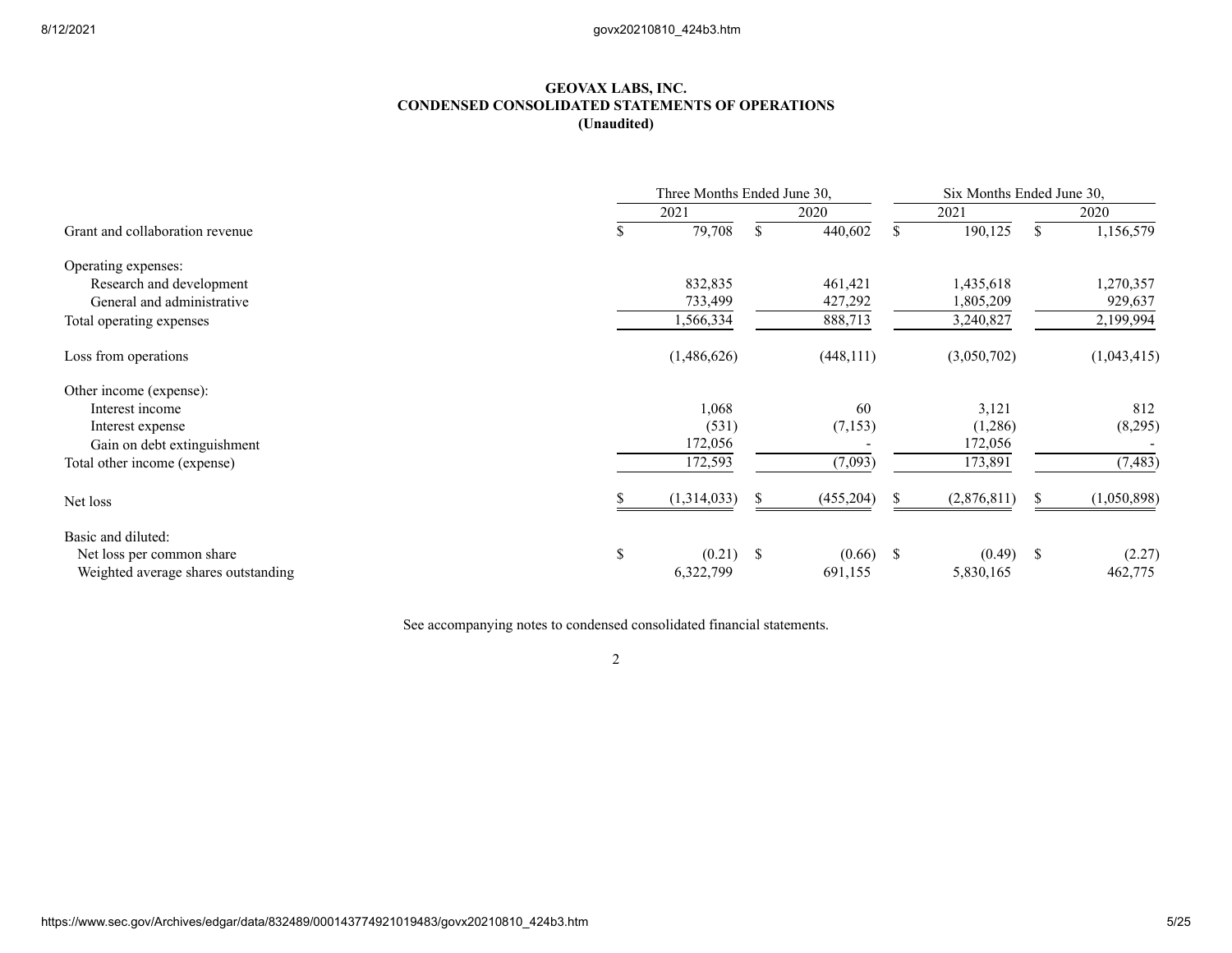# **GEOVAX LABS, INC. CONDENSED CONSOLIDATED STATEMENTS OF CHANGES IN STOCKHOLDERS**' **EQUITY (DEFICIENCY) (Unaudited)**

|                                                    |               | Three-Month and Six-Month Periods Ended June 30, 2021 |                          |                         |              |                 |  |                          |                          |  |               |  |
|----------------------------------------------------|---------------|-------------------------------------------------------|--------------------------|-------------------------|--------------|-----------------|--|--------------------------|--------------------------|--|---------------|--|
|                                                    |               |                                                       |                          |                         |              |                 |  |                          |                          |  | Total         |  |
|                                                    |               | Preferred Stock                                       |                          |                         | Common Stock |                 |  | Additional               | Accumulated              |  | Stockholders' |  |
|                                                    | <b>Shares</b> |                                                       | Amount                   | <b>Shares</b><br>Amount |              | Paid-in Capital |  | Deficit                  | Equity                   |  |               |  |
| Balance at December 31, 2020                       | 100           |                                                       | 76,095                   | 3,834,095               |              | 3,834           |  | 55,294,504               | \$ (45,805,581)          |  | 9,568,852     |  |
| Sale of common stock for cash                      |               |                                                       | $\overline{\phantom{0}}$ | 1,644,000               |              | 1,644           |  | 9,407,276                | $\sim$                   |  | 9,408,920     |  |
| Issuance of common stock upon warrant exercise     |               |                                                       | $\blacksquare$           | 835,900                 |              | 836             |  | 3,173,320                | $\sim$                   |  | 3,174,156     |  |
| Issuance of common stock for services              |               |                                                       | $\overline{\phantom{a}}$ | 1,472                   |              |                 |  | 5,999                    |                          |  | 6,000         |  |
| Stock option expense                               |               |                                                       |                          |                         |              |                 |  | 56,190                   |                          |  | 56,190        |  |
| Net loss for the three months ended March 31, 2021 |               |                                                       |                          | -                       |              |                 |  | $\overline{\phantom{a}}$ | (1, 562, 778)            |  | (1,562,778)   |  |
| Balance at March 31, 2021                          | 100           |                                                       | 76,095                   | 6,315,467               |              | 6,315           |  | 67,937,289               | (47,368,359)             |  | 20,651,340    |  |
| Repurchase of preferred stock                      | (100)         |                                                       | (76,095)                 |                         |              |                 |  | 75,095                   |                          |  | (1,000)       |  |
| Issuance of common stock for services              |               |                                                       |                          | 12,235                  |              | 13              |  | 65,828                   | $\overline{\phantom{0}}$ |  | 65,841        |  |
| Stock option expense                               |               |                                                       |                          |                         |              |                 |  | 56,190                   |                          |  | 56,190        |  |
| Net loss for the three months ended June 30, 2021  |               |                                                       |                          |                         |              |                 |  |                          | (1,314,033)              |  | (1,314,033)   |  |
| Balance at June 30, 2021                           |               |                                                       |                          | 6,327,702               |              | 6,328           |  | 68,134,402               | \$ (48,682,392)          |  | \$19,458,338  |  |

Three-Month and Six-Month Periods Ended June 30, 2020

|                                                    |                          |                          |                          |                          |                 |            |                          |               | Total               |
|----------------------------------------------------|--------------------------|--------------------------|--------------------------|--------------------------|-----------------|------------|--------------------------|---------------|---------------------|
|                                                    |                          | Preferred Stock          |                          | Common Stock             |                 | Additional | Accumulated              | Stockholders' |                     |
|                                                    | Shares                   | Amount                   | <b>Shares</b>            | Amount                   | Paid-in Capital |            | Deficit                  |               | Equity (Deficiency) |
| Balance at December 31, 2019                       | 2,486                    | \$1,932,433              | 14,992                   | 15                       |                 | 39,340,509 | (42, 847, 513)           |               | (1,574,556)         |
| Sale of convertible preferred stock for cash       | 300                      | 300,000                  | $\overline{\phantom{0}}$ |                          |                 |            | $\overline{\phantom{0}}$ |               | 300,000             |
| Conversion of preferred stock to common stock      | (2,386)                  | (1,856,338)              | 674,068                  | 674                      |                 | 1,855,664  |                          |               |                     |
| Issuance of common stock for services              | $\overline{\phantom{0}}$ |                          | 521                      |                          |                 | 5,999      |                          |               | 6,000               |
| Net loss for the three months ended March 31, 2020 | $\overline{\phantom{0}}$ | $\overline{\phantom{0}}$ | $\overline{\phantom{0}}$ | $\overline{\phantom{0}}$ |                 |            | (595, 694)               |               | (595, 694)          |
| Balance at March 31, 2020                          | 400                      | 376,095                  | 689.581                  | 690                      |                 | 41,202,172 | (43, 443, 207)           |               | (1,864,250)         |
| Issuance of common stock for services              | $\overline{\phantom{0}}$ |                          | 2,124                    |                          |                 | 11.998     | $\overline{\phantom{0}}$ |               | 12,000              |
| Warrants issued in bridge financing                |                          |                          | $\overline{\phantom{0}}$ |                          |                 | 457,833    |                          |               | 457,833             |
| Net loss for the three months ended June 30, 2020  |                          |                          |                          |                          |                 |            | (455, 204)               |               | (455, 204)          |
| Balance at June 30, 2020                           | 400                      | 376,095                  | 691,705                  | 692                      |                 | 41,672,003 | \$ (43,898,411)          |               | (1,849,621)         |

See accompanying notes to consolidated financial statements.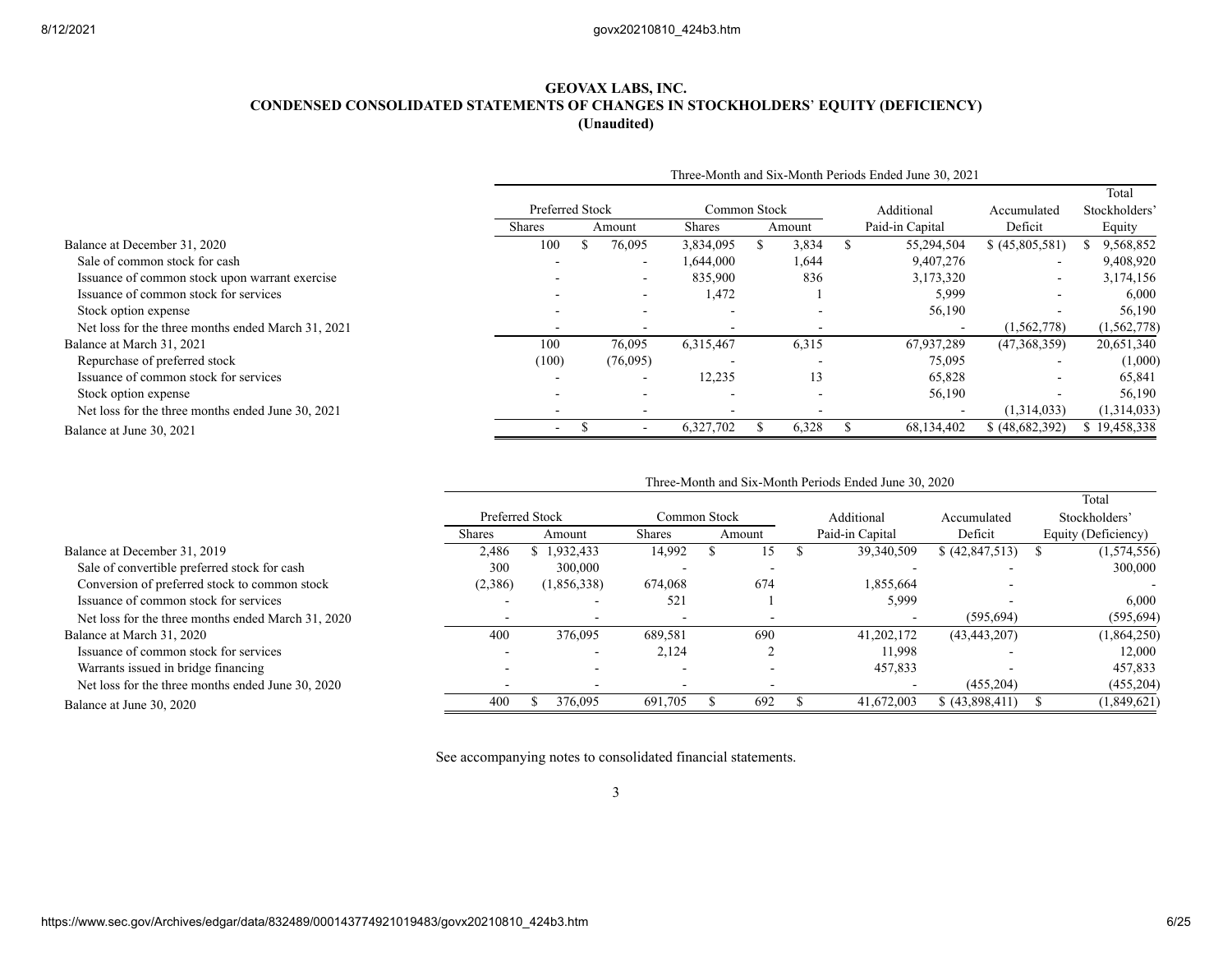#### **GEOVAX LABS, INC. CONDENSED CONSOLIDATED STATEMENTS OF CASH FLOWS (Unaudited)**

|                                                                             | Six Months Ended June 30, |      |             |  |  |  |
|-----------------------------------------------------------------------------|---------------------------|------|-------------|--|--|--|
|                                                                             | 2021                      |      | 2020        |  |  |  |
| Cash flows from operating activities:                                       |                           |      |             |  |  |  |
| Net loss                                                                    | (2,876,811)<br>\$         | - \$ | (1,050,898) |  |  |  |
| Adjustments to reconcile net loss to net cash used in operating activities: |                           |      |             |  |  |  |
| Depreciation and amortization                                               | 17,871                    |      | 7,033       |  |  |  |
| Stock-based compensation expense                                            | 198,821                   |      | 18,000      |  |  |  |
| Gain on debt extinguishment                                                 | (172,056)                 |      |             |  |  |  |
| Changes in assets and liabilities:                                          |                           |      |             |  |  |  |
| Grant funds and other receivables                                           | 182,663                   |      | (118, 560)  |  |  |  |
| Prepaid expenses and other current assets                                   | 36,051                    |      | 54,850      |  |  |  |
| Accounts payable and accrued expenses                                       | (266, 105)                |      | 164,082     |  |  |  |
| Total adjustments                                                           | (2,755)                   |      | 125,405     |  |  |  |
| Net cash used in operating activities                                       | (2,879,566)               |      | (925, 493)  |  |  |  |
| Cash flows from investing activities                                        |                           |      |             |  |  |  |
| Purchase of equipment                                                       | (19,929)                  |      |             |  |  |  |
| Net cash used in investing activities                                       | (19,929)                  |      |             |  |  |  |
| Cash flows from financing activities:                                       |                           |      |             |  |  |  |
| Net proceeds from sale of common stock                                      | 9,408,920                 |      |             |  |  |  |
| Net proceeds from sale of preferred stock                                   |                           |      | 300,000     |  |  |  |
| Net proceeds from warrant exercises                                         | 3,174,156                 |      |             |  |  |  |
| Net proceeds from bridge financing                                          |                           |      | 888,500     |  |  |  |
| Net proceeds from issuance of note payable                                  |                           |      | 170,200     |  |  |  |
| Repurchase of preferred stock                                               | (1,000)                   |      |             |  |  |  |
| Principal repayment of note payable                                         | (27, 864)                 |      | (5,866)     |  |  |  |
| Net cash provided by financing activities                                   | 12,554,212                |      | 1,352,834   |  |  |  |
| Net increase in cash and cash equivalents                                   | 9,654,717                 |      | 427,341     |  |  |  |
| Cash and cash equivalents at beginning of period                            | 9,883,796                 |      | 283,341     |  |  |  |
| Cash and cash equivalents at end of period                                  | 19,538,513                |      | 710,682     |  |  |  |

Supplemental disclosure of non-cash financing activities:

During the six months ended June 30, 2021, 145,866 shares of common stock were issued upon the cashless exercise of 188,668 stock purchase warrants, and \$172,056 of principal and accrued interest related to the PPP note payable was extinguished upon loan forgiveness by the lender (see Note 7).

During the six months ended June 30, 2020, 1,686 shares of Series H Convertible Preferred Stock were converted into 469,697 shares of common stock and 700 shares of Series I Convertible Preferred Stock were converted into 204,371 shares of common stock.

See accompanying notes to condensed consolidated financial statements.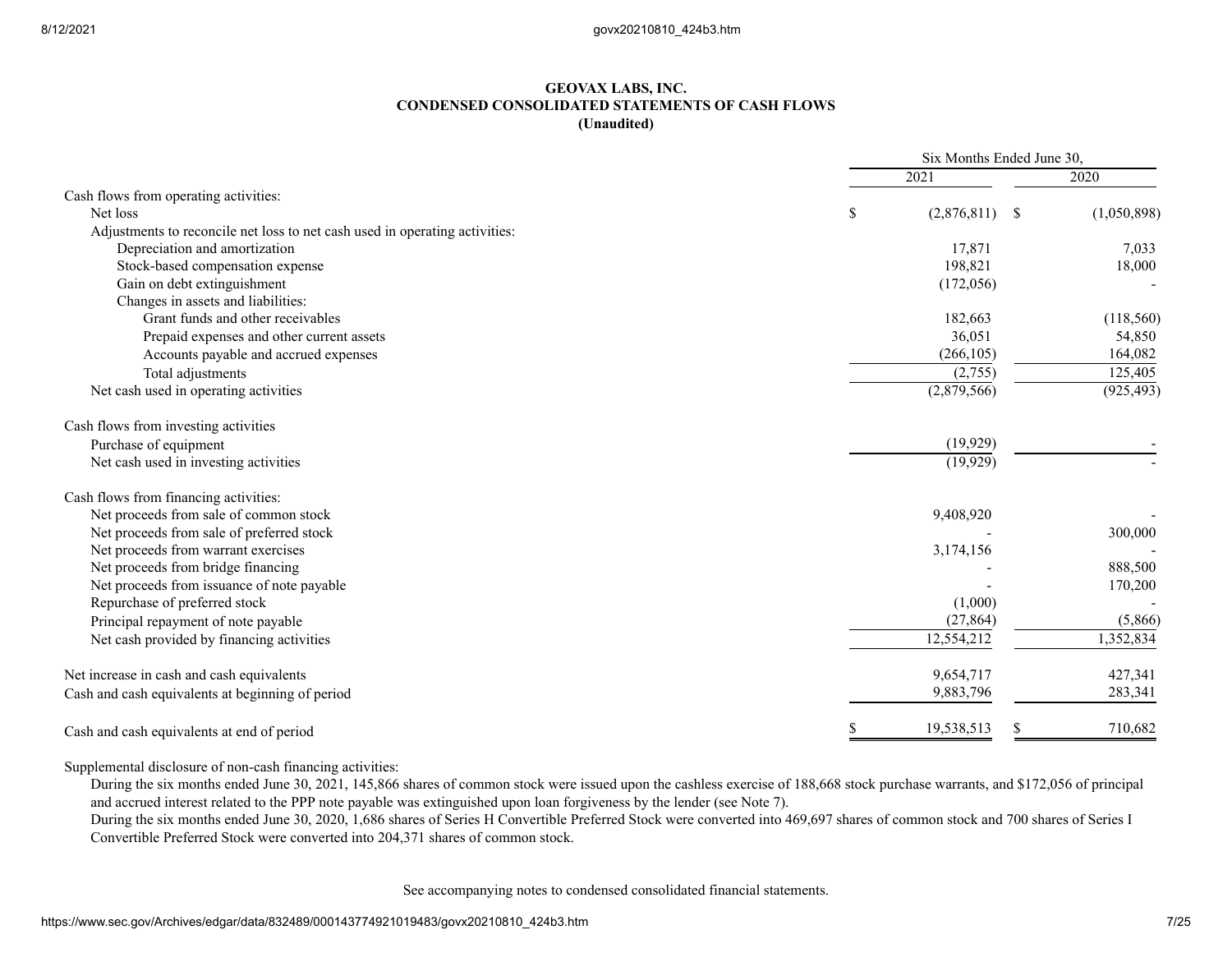4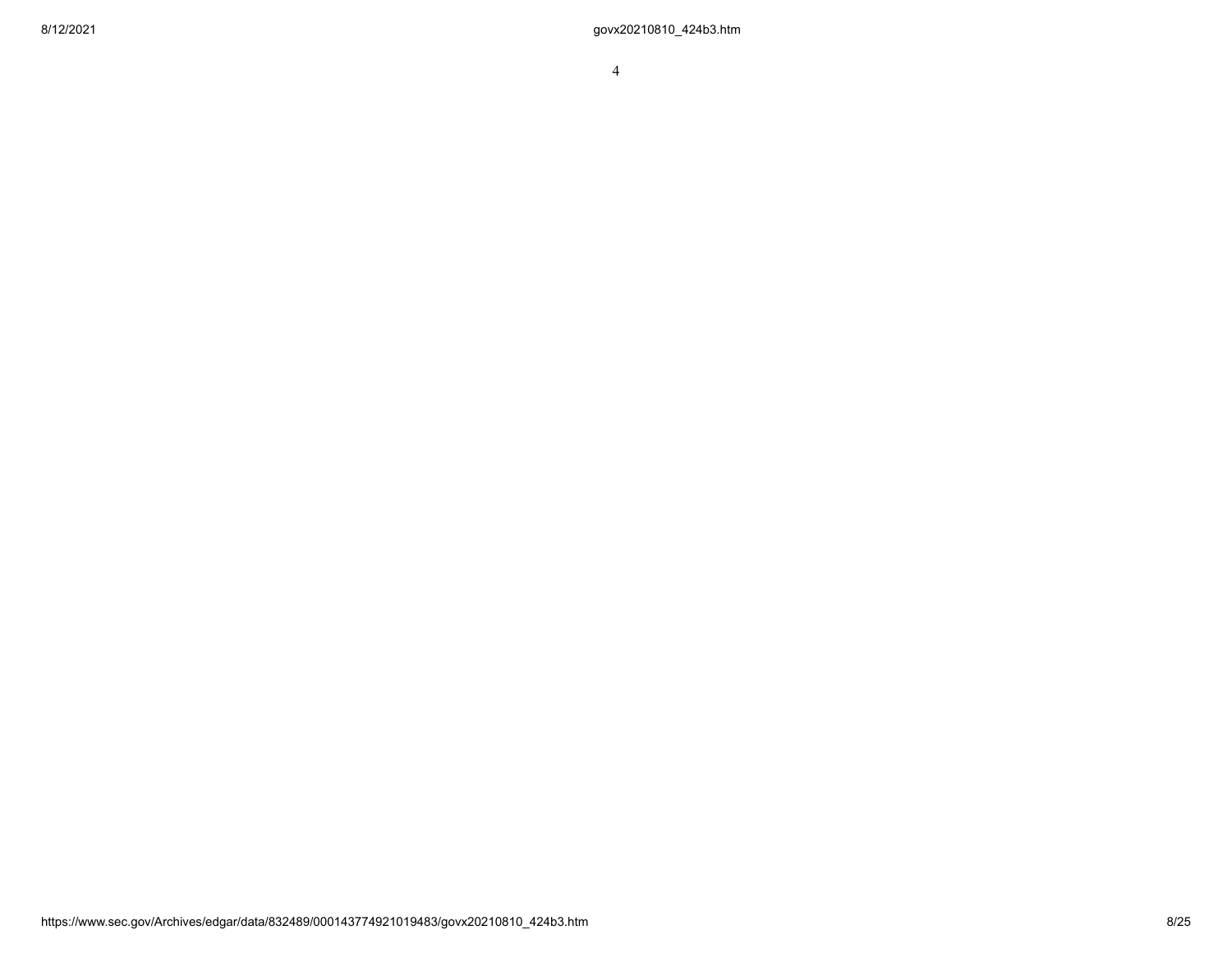# **GEOVAX LABS, INC. NOTES TO CONDENSED CONSOLIDATED FINANCIAL STATEMENTS June 30, 2021 (unaudited)**

#### **1. Description of Business**

GeoVax Labs, Inc. ("GeoVax" or the "Company"), is a clinical-stage biotechnology company developing immunotherapies and vaccines against infectious diseases and cancers using a novel vector vaccine platform (Modified Vaccinia Ankara (MVA) Virus-Like Particle, or "GV-MVA-VLPTM"). In this platform, MVA, a large virus capable of carrying several vaccine antigens, expresses proteins that assemble into highly effective VLP immunogens in the person being vaccinated. The MVA-VLP virus replicates to high titers in approved avian cells for manufacturing but cannot productively replicate in mammalian cells. Therefore, the MVA-VLP derived vaccines can elicit durable immune responses in the host similar to a live attenuated virus, while providing the safety characteristics of a replication-defective vector.

Our current development programs are focused on preventive vaccines against novel coronavirus (COVID-19), Zika Virus, hemorrhagic fever viruses (Ebola, Sudan, Marburg, Lassa), Human Immunodeficiency Virus (HIV), and malaria, as well as immunotherapies for solid tumor cancers. Certain of our vaccine development activities have been, and continue to be, financially supported by the U.S. Government. This support has been both in the form of research grants and contracts awarded directly to us, as well as indirect support for the conduct of preclinical animal studies and human clinical trials.

GeoVax is incorporated under the laws of the State of Delaware and our principal offices are located in the metropolitan Atlanta, Georgia area.

# **2. Basis of Presentation**

The accompanying condensed consolidated financial statements at June 30, 2021 and for the three-month and six-month periods ended June 30, 2021 and 2020 are unaudited, but include all adjustments, consisting of normal recurring entries, which we believe to be necessary for a fair presentation of the dates and periods presented. Interim results are not necessarily indicative of results for a full year. The financial statements should be read in conjunction with our audited consolidated financial statements included in our Annual Report on Form 10-K for the year ended December 31, 2020. We expect our operating results to fluctuate for the foreseeable future; therefore, period-to-period comparisons should not be relied upon as predictive of the results in future periods.

We enacted reverse stock splits of our common stock on September 25, 2020 (1-for-20) and on January 21, 2020 (1-for-2,000). The accompanying financial statements, and all share and per share information contained herein, have been retroactively restated to reflect the reverse stock splits.

Our financial statements have been prepared assuming that we will continue as a going concern, which contemplates realization of assets and the satisfaction of liabilities in the normal course of business for at least the twelve-month period following the issue date of these consolidated financial statements. We are devoting substantially all of our present efforts to research and development of our vaccine and immunotherapy candidates. We have funded our activities to date from sales of our equity securities, government grants and clinical trial assistance, and corporate and academic collaborations.

We expect to incur future net losses and require substantial funds as we continue our research and development activities. Our transition to profitability will be dependent upon, among other things, the successful development and commercialization of our product candidates. We may never achieve profitability or positive cash flows, and unless and until we do, we will continue to need to raise additional funding. We intend to fund future operations through additional private and/or public offerings of debt or equity securities. In addition, we may seek additional capital through arrangements with strategic partners or from other sources. There can be no assurance that we will be able to raise additional funds or achieve or sustain profitability or positive cash flows from operations.

#### **3. Significant Accounting Policies and Recent Accounting Pronouncements**

We disclosed in Note 2 to our consolidated financial statements included in our Annual Report on Form 10-K for the year ended December 31, 2020 those accounting policies that we consider significant in determining our results of operations and financial position. During the six months ended June 30, 2021, there have been no material changes to, or in the application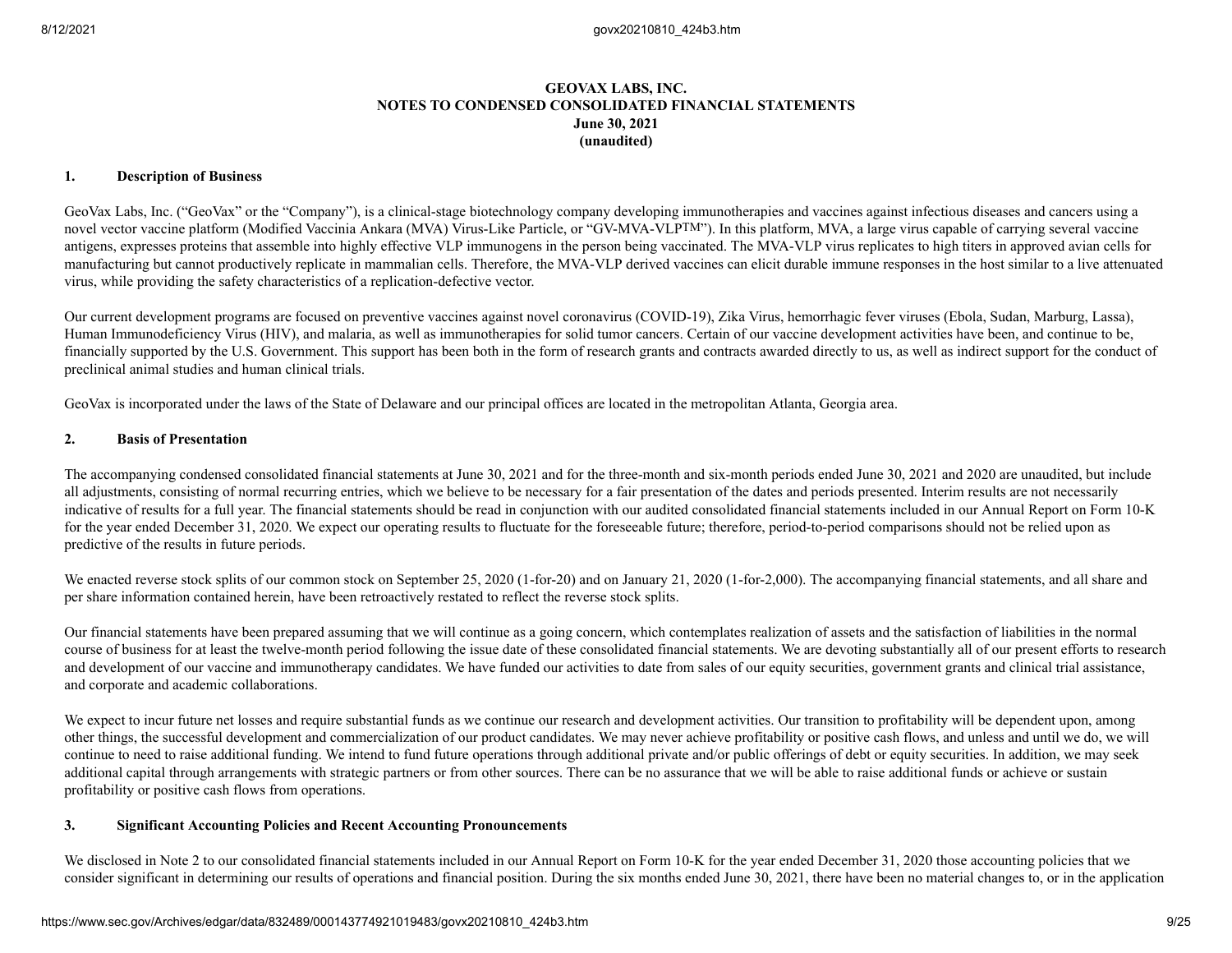of, the accounting policies previously identified and described in the Form 10-K, and there have been no other recent accounting pronouncements or changes in accounting pronouncements which we expect to have a material impact on our financial statements.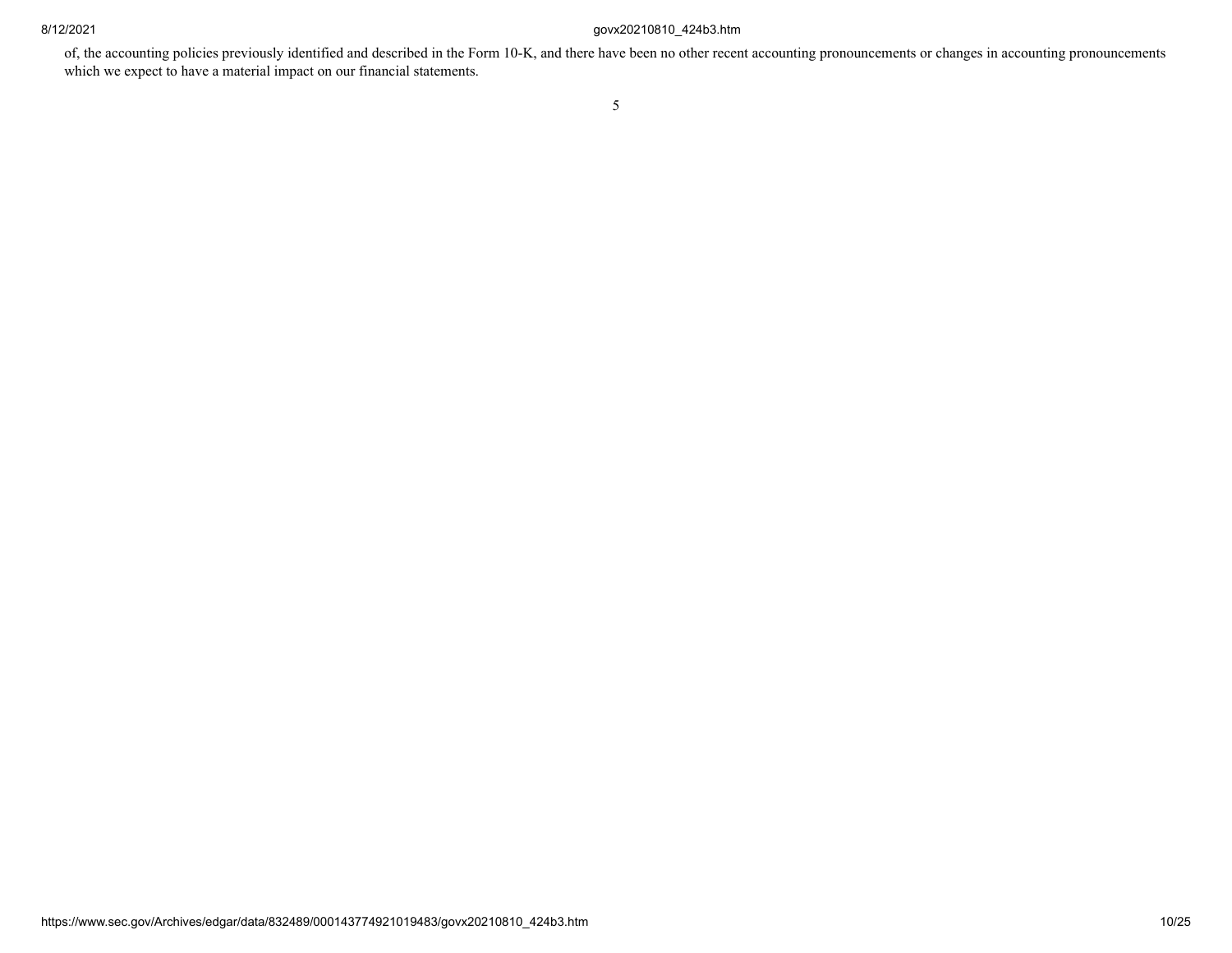#### **4. Basic and Diluted Loss Per Common Share**

Basic and diluted loss per common share are computed based on the weighted average number of common shares outstanding. Common share equivalents consist of common shares issuable upon conversion of convertible preferred stock, and upon exercise of stock options and stock purchase warrants. All common share equivalents are excluded from the computation of diluted loss per share since the effect would be anti-dilutive. The weighted average number of common share equivalents which were excluded from the computation of diluted loss per share, totaled 583,336 and 503,785 shares for the three-month and six-month periods ended June 30, 2021, respectively, as compared to 67,009 and 55,191 shares for the three-month and six-month periods ended June 30, 2020, respectively.

### **5. Property and Equipment**

Property and equipment as shown on the accompanying Condensed Consolidated Balance Sheets is composed of the following as of June 30, 2021 and December 31, 2020:

|                                           | June 30, 2021 | December 31, 2020 |  |  |
|-------------------------------------------|---------------|-------------------|--|--|
| Laboratory equipment                      | 543.912       | 532,100           |  |  |
| Leasehold improvements                    | 115,605       | 115,605           |  |  |
| Other furniture, fixtures & equipment     | 19.853        | 11,736            |  |  |
| Total property and equipment              | 679,370       | 659.441           |  |  |
| Accumulated depreciation and amortization | (529, 571)    | (511,700)         |  |  |
| Property and equipment, net               | 149,799       | 147.741           |  |  |

#### **6. Accrued Expenses**

Accrued expenses as shown on the accompanying Condensed Consolidated Balance Sheets are composed of the following as of June 30, 2021 and December 31, 2020:

|                                      | June 30, 2021 | December 31, 2020 |
|--------------------------------------|---------------|-------------------|
| Accrued salaries and directors' fees |               | 279,696           |
| Other accrued expenses               | 69.342        | 79.585            |
| Total accrued expenses               | 69.342        | 359.281           |
|                                      |               |                   |

#### **7. Notes Payable**

*GRA Note* – On February 28, 2018, we entered into a Senior Note Purchase Agreement with Georgia Research Alliance, Inc. (GRA) pursuant to which we issued a five-year Senior Promissory Note (the "GRA Note") to GRA in exchange for \$50,000. The GRA Note bore an annual interest rate of five percent. Interest expense related to the GRA Note for the threemonth and six-month periods ended June 30, 2021 was \$297 and \$633, respectively, as compared to \$448 and \$933, respectively, for the same periods of 2020. During May 2021, we repaid the remaining principal balance of \$22,737 and retired the GRA Note.

*CARES Act Paycheck Protection Program Loan* – On April 17, 2020, we received a \$170,200 bank loan backed by the United States Small Business Administration (SBA) pursuant to the Paycheck Protection Program (PPP) provisions of the Coronavirus Aid, Relief, and Economic Security (CARES) Act. The loan bore an annual interest rate of one percent. We recorded accrued interest expense related to the PPP Loan of \$233 and \$653 for the three-month and six-month periods ended June 30, 2021, respectively, as compared to \$345 and \$345, respectively, for the same periods of 2020. During May 2021, upon receiving payment from the SBA, the lender forgave the full principal balance of \$170,200 together with \$1,856 of accrued interest and extinguished the PPP Loan.

#### **8. Commitments**

#### *Lease Agreement*

We lease approximately 8,400 square feet of office and laboratory space pursuant to an operating lease which expires on December 31, 2022. Rent expense for the three-month and sixmonth periods ended June 30, 2021 was \$42,803 and \$85,607, respectively, as compared to \$41,539 and \$83,078, respectively, for the same periods of 2020. Future minimum lease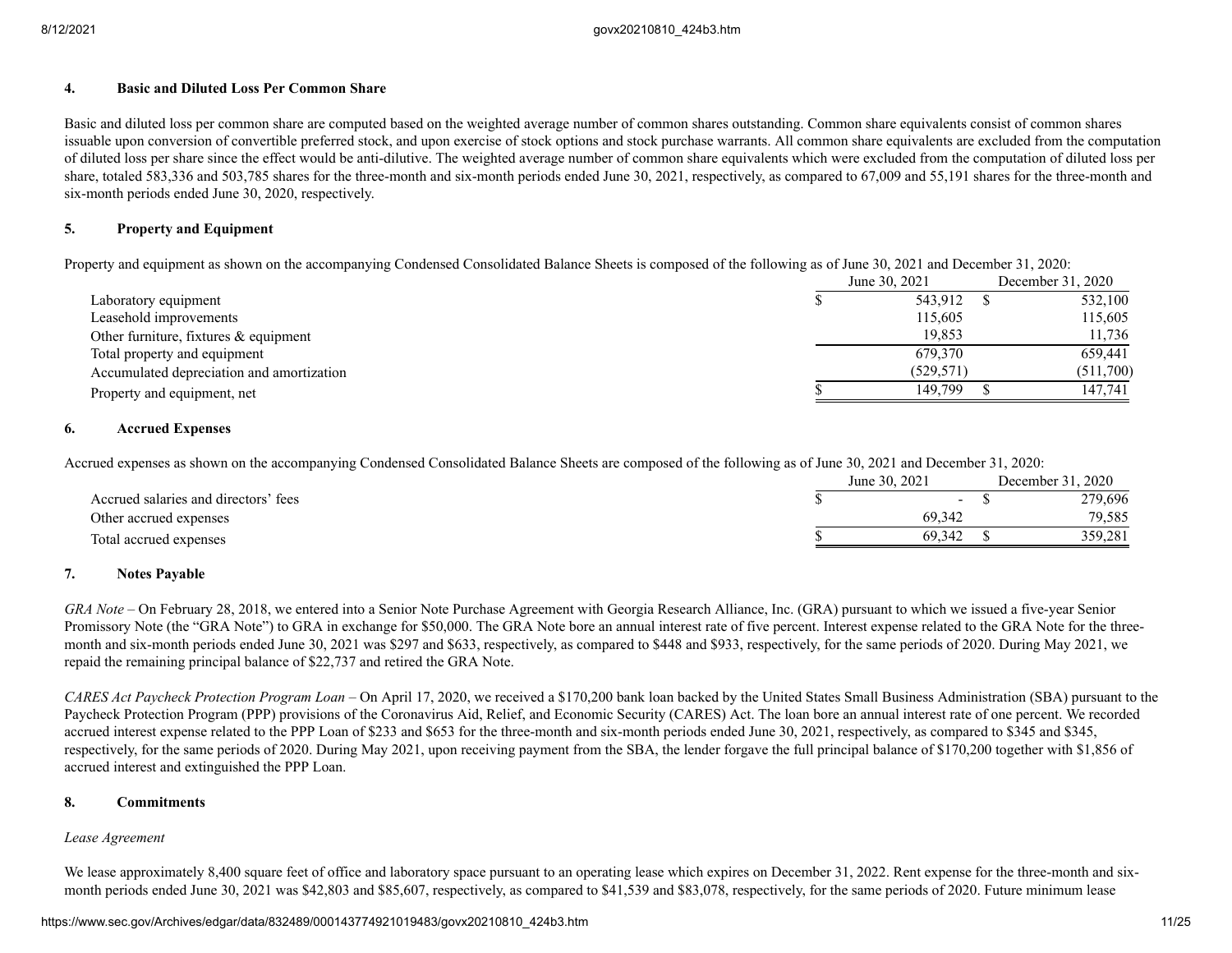payments total \$85,607 for the remainder of 2021 and \$176,356 in 2022, although the lease may be terminated at any time by either party with ninety days' written notice.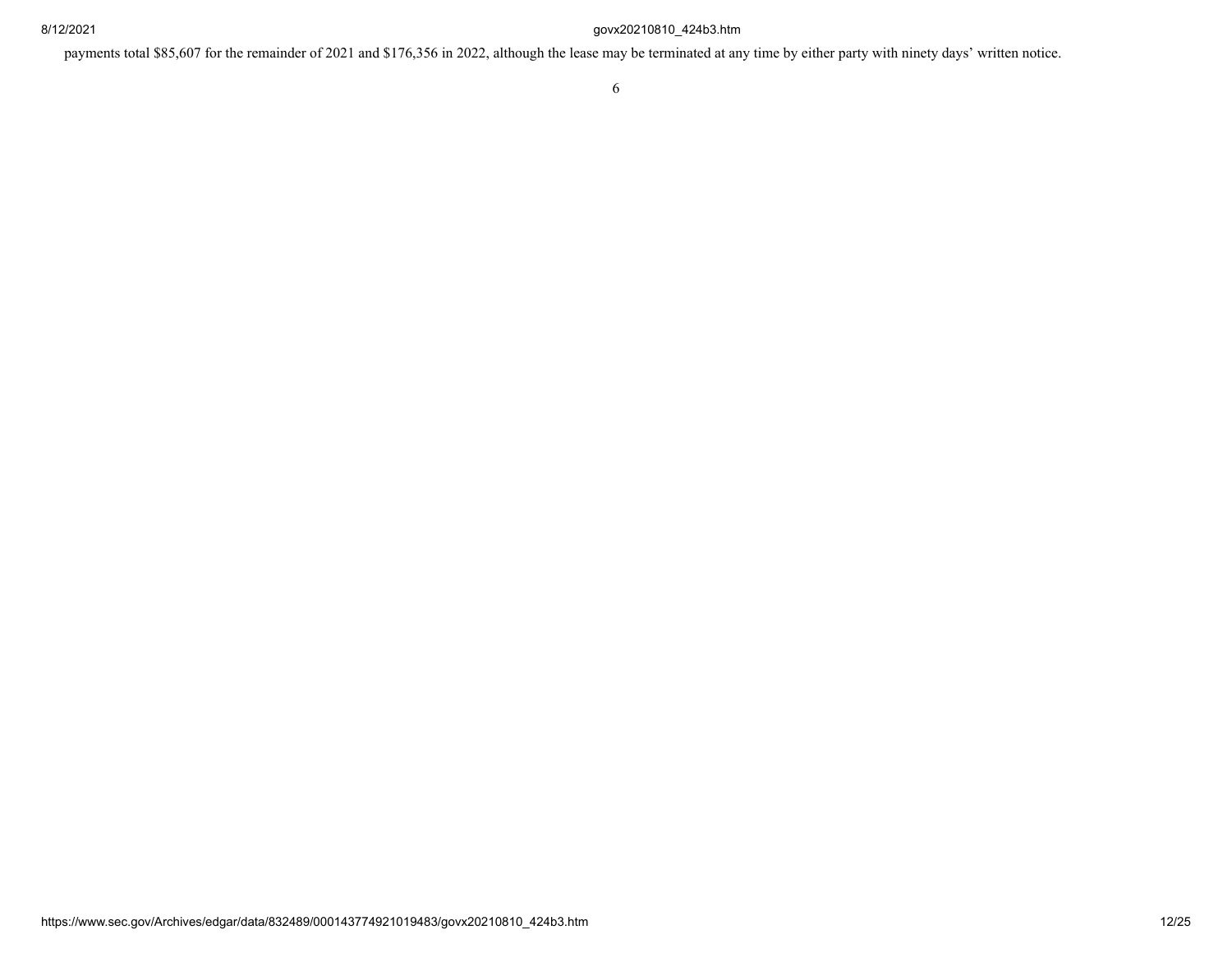#### *Other Commitments*

In the normal course of business, we enter into various firm purchase commitments related to production and testing of our vaccine, conduct of research studies, and other activities. As of June 30, 2021, there are approximately \$1,047,000 of unrecorded outstanding purchase commitments to our vendors and subcontractors, all of which we expect will be due in 2021. We expect \$211,326 of this amount to be reimbursable to us pursuant to existing government grants.

### **9. Stockholders**' **Equity**

*Preferred Stock* – On June 7, 2021, we repurchased the remaining 100 shares of our Series B Convertible Preferred Stock for a total price of \$1,000. As of June 30, 2021, there are no shares of our preferred stock outstanding.

*Public Offering* – On February 11, 2021, we closed an underwritten bought deal public offering of 1,644,000 shares of our common stock, including 204,000 shares sold pursuant to the full exercise of the underwriter's option to purchase additional shares, at a price to the public of \$6.25 per share. Net proceeds after deducting underwriting discounts and commissions and other offering expenses were approximately \$9.4 million. Additionally, we issued to the underwriter, as a portion of the underwriting compensation, warrants to purchase up to a total of 72,000 shares of our common stock. The shares subject to the underwriter's warrant agreement are exercisable at \$6.875 per share, are initially exercisable 180 days after the effective date of the offering and have a term of three years from their initial exercise date.

*Stock Options* – We have a stock-based incentive plan (the "2020 Plan") pursuant to which our Board of Directors may grant stock options and other stock-based awards to our employees, directors and consultants. A total of 1,500,000 shares of our common stock are reserved for issuance pursuant to the 2020 Plan. During the six months ended June 30, 2021, there were no stock option transactions related to the 2020 Plan. As of June 30, 2021, there were 602,000 stock options outstanding, with a weighted-average exercise price of \$2.79 per share and a weighted-average remaining term of 9.4 years.

*Stock Purchase Warrants* – During January and February 2021, 188,688 stock purchase warrants were exercised on a "cashless" basis, resulting in the issuance of 145,866 shares of our common stock, and 690,034 stock purchase warrants were exercised for cash, resulting in the issuance of 690,034 shares of our common stock for net proceeds to us of \$3,174,156. As of June 30, 2021, there are 2,793,635 stock purchase warrants outstanding, with a weighted-average exercise price of \$5.07 per share and a weighted-average remaining term of 4.1 years.

*Other Common Stock Transactions* – During the six months ended June 30, 2021, we issued 13,707 shares of our common stock pursuant to consulting agreements (see Note 10).

#### **10. Stock-Based Compensation Expense**

Stock-based compensation expense related to employee and director stock options was \$56,190 and \$112,380 during the three-month and six-month periods ended June 30, 2021, respectively; there was no stock-based compensation expense related to employee stock options during the comparable periods of 2020. Stock-based compensation expense related to stock options is recognized on a straight-line basis over the requisite service period for the award and is allocated to research and development expense or general and administrative expense based upon the related employee classification. As of June 30, 2021, there is \$543,130 of unrecognized compensation expense that we expect to recognize over a weighted-average period of 2.4 years.

During the three-month and six-month periods ended June 30, 2021, we recorded stock-based compensation expense of \$30,573 and \$51,173, respectively, associated with common stock issued for consulting services, as compared to \$12,000 and \$18,000, respectively, during the comparable periods of 2020. As of June 30, 2021, there is \$69,333 recorded as a prepaid expense for these arrangements, which will be recognized as expense over the terms of the related agreements.

# **11. Income Taxes**

Because of our historically significant net operating losses, we have not paid income taxes since inception. We maintain deferred tax assets that reflect the net tax effects of temporary differences between the carrying amounts of assets and liabilities for financial reporting purposes and the amounts used for income tax purposes. These deferred tax assets are comprised primarily of net operating loss carryforwards and also include amounts relating to nonqualified stock options and research and development credits. The net deferred tax asset has been fully offset by a valuation allowance because of the uncertainty of our future profitability and our ability to utilize the deferred tax assets. Utilization of operating losses and credits will be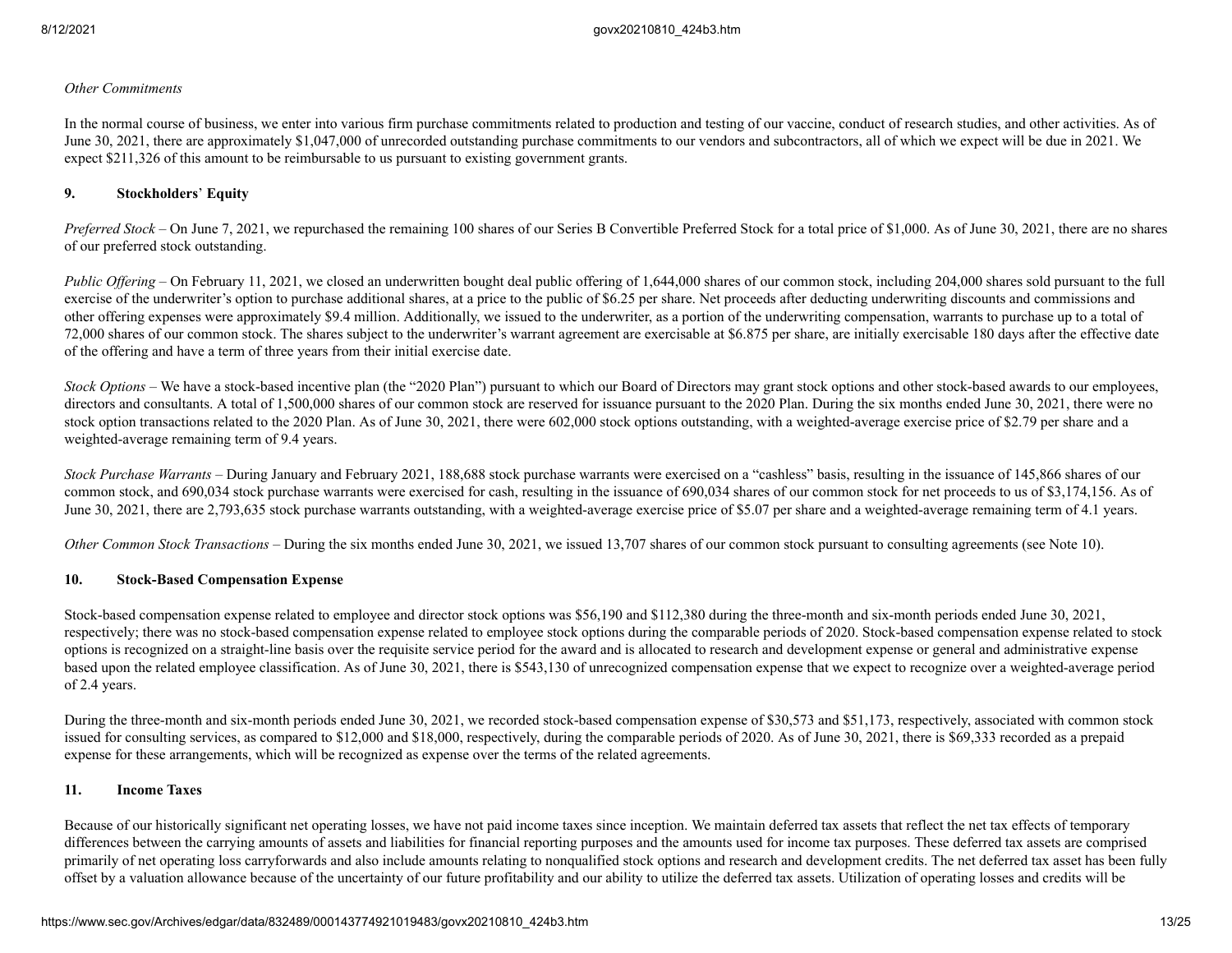subject to substantial annual limitations due to ownership change provisions of Section 382 of the Internal Revenue Code. The annual limitation may result in the expiration of net operating losses and credits before utilization.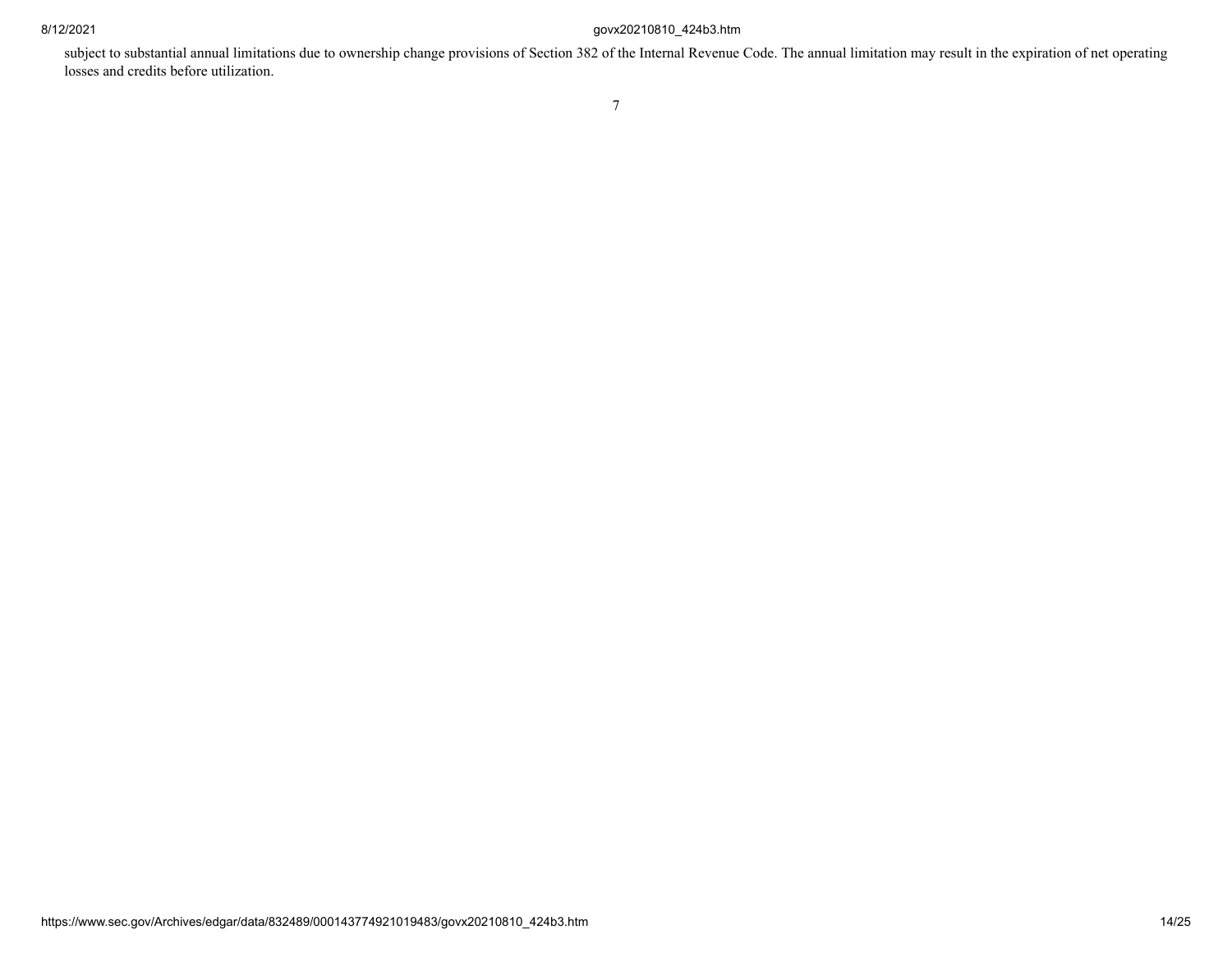#### **12. Grants and Collaboration Revenue**

We receive payments from government entities under our grants from the National Institute of Allergy and Infectious Diseases (NIAID) and from the U.S. Department of Defense in support of our vaccine research and development efforts. We record revenue associated with government grants as the reimbursable costs are incurred. During the three-month and sixmonth periods ended June 30, 2021, we recorded \$79,708 and \$190,125, respectively, of revenues associated with these grants, as compared to \$301,493 and \$955,514, respectively, for the comparable periods of 2020. During the three-month and six-month periods ended June 30, 2020, we also recorded \$139,109 and \$201,065, respectively, of revenues associated with research collaboration agreements with third parties. As of June 30, 2021, there is an aggregate of \$275,302 in approved grant funds which we expect to utilize during the remainder of 2021.

#### **Item 2 Management**'**s Discussion and Analysis of Financial Condition and Results of Operations**

The following Management's Discussion and Analysis of Financial Condition and Results of Operations ("MD&A") is intended to help the reader understand our results of operations and financial condition. This MD&A is provided as a supplement to, and should be read in conjunction with, our condensed consolidated financial statements and the accompanying notes thereto and other disclosures included in this Quarterly Report on Form 10-Q (this "Report"), and our audited financial statements and the accompanying notes thereto included in our Annual Report on Form 10-K for the year ended December 31, 2020, which was filed with the Securities and Exchange Commission on March 23, 2021.

#### **Forward-Looking Statements**

Information included in this Report contains forward-looking statements within the meaning of Section 27A of the Securities Act of 1933, as amended, and Section 21E of the Securities Exchange Act of 1934, as amended (the "Exchange Act"). Forward-looking statements are not statements of historical facts, but rather reflect our current expectations concerning future events and results. We generally use the words "believes," "expects," "intends," "plans," "anticipates," "likely," "will" and similar expressions to identify forward-looking statements. All statements in this Report, other than statements of historical facts, including statements regarding our strategy, future operations, future financial position, future revenues, projected costs, prospects, plans, intentions, expectations and objectives could be forward-looking statements. Such forward-looking statements, including those concerning our expectations, involve risks, uncertainties and other factors, some of which are beyond our control, which may cause our actual results, performance or achievements, or industry results, to be materially different from any future results, performance or achievements expressed or implied by such forward-looking statements. These risks, uncertainties and factors include, but are not limited to, those factors set forth in our Annual Report on Form 10-K for the fiscal year ended December 31, 2020. We operate in a highly competitive, highly regulated and rapidly changing environment and our business is constantly evolving. Therefore, it is likely that new risks will emerge, and that the nature and elements of existing risks will change, over time. It is not possible for management to predict all such risk factors or changes therein, or to assess either the impact of all such risk factors on our business. We assume no obligation to publicly update or revise any forwardlooking statements, whether as a result of new information, future events or otherwise. You are cautioned not to unduly rely on such forward-looking statements when evaluating the information presented in this Report.

# **Overview**

GeoVax is a clinical-stage biotechnology company developing immunotherapies and vaccines against cancers and infectious diseases using a novel vector vaccine platform (Modified Vaccinia Ankara-Virus Like Particle or "GV-MVA-VLP™"). Our current development programs are focused on preventive vaccines against novel coronavirus (COVID-19), Zika Virus, hemorrhagic fever viruses (Ebola, Sudan, Marburg, Lassa), Human Immunodeficiency Virus (HIV), and malaria, as well as immunotherapies for solid tumor cancers.

For our infectious disease vaccines, our recombinant MVA vector expresses target proteins on highly immunogenic VLPs in the person being vaccinated, with the intended result of producing durable immune responses with the safety characteristics of the replication deficient MVA vector and cost-effective manufacturing. In cancer immunotherapy, we believe that stimulating the immune system to treat or prevent cancers is a compelling concept and that the opportunity for immune-activating technologies is promising, especially in light of advancements such as checkpoint inhibitors leading the way in oncology. Despite drug approvals in limited indications and promising results in clinical trials, there remains a significant need and opportunity for further advancements. We believe our GV-MVA-VLP™ platform is well-suited for delivery of tumor-associated antigens and we plan to pursue development of our platform in this space.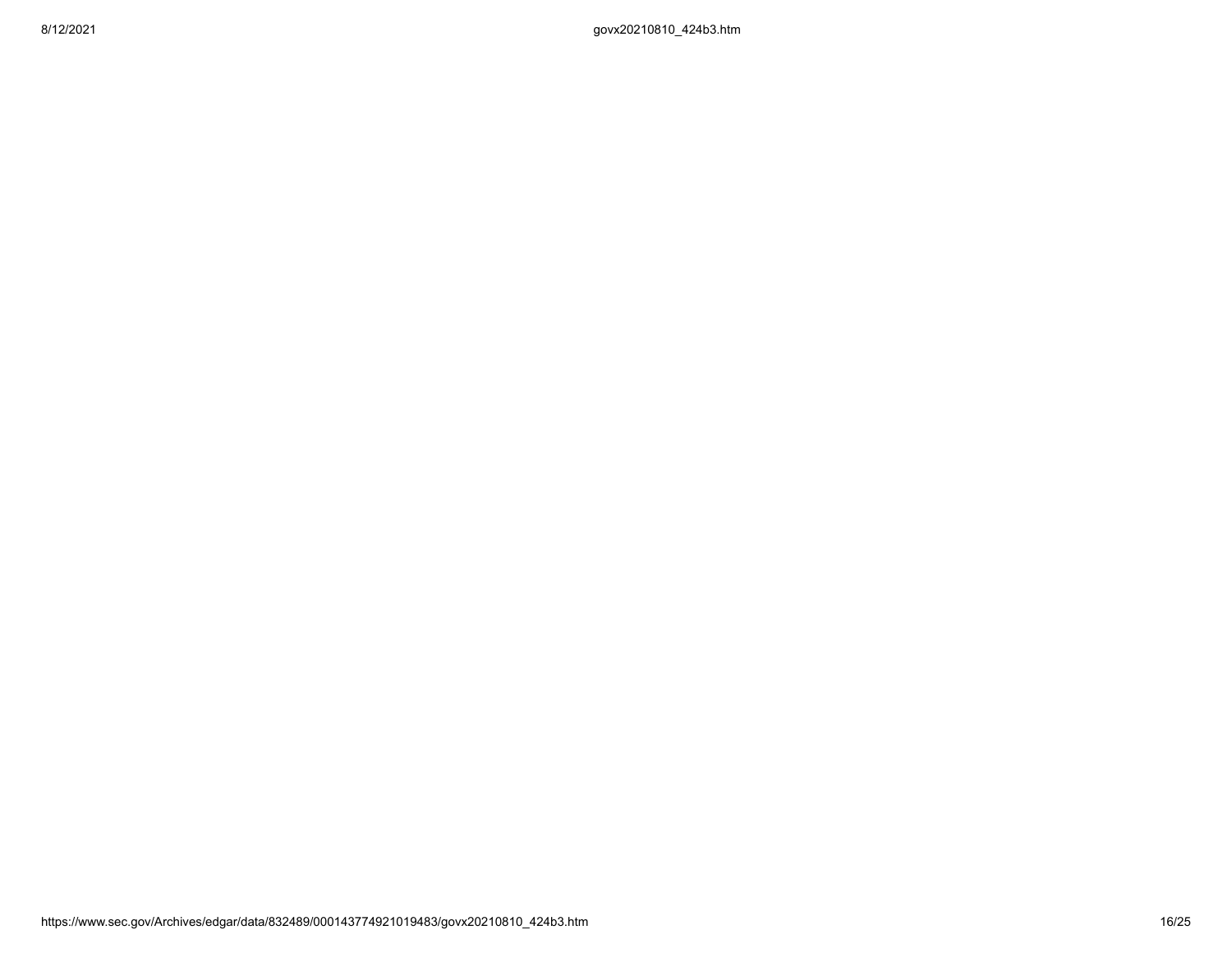Our programs are in various stages of development. Our most clinically advanced vaccine is focused on prevention of the subtype of HIV prevalent in the regions of the Americas, Western Europe, Japan and Australia; and which we expect will be included in an upcoming clinical trial (HVTN 132) managed by the HIV Vaccine Clinical Trials Network (HVTN) with support from the National Institute of Allergy and Infectious Diseases (NIAID) of the National Institutes of Health (NIH). Additionally, a consortium led by researchers at the University of California, San Francisco (UCSF) is conducting a clinical trial using our vaccine as part of a combinational therapy to induce remission in HIV-positive individuals. We have ongoing government support for our COVID-19 vaccine program through a Small Business Innovative Research (SBIR) grant from NIAID and for our Lassa Fever vaccine program via a grant from the U.S. Department of Defense. Additionally, development of our Sudan ebolavirus and Marburg virus vaccine candidates is being supported, in part, through a collaboration with researchers at the University of Texas Medical Branch (UTMB) and Battelle Memorial Institute utilizing the suite of preclinical services from NIAID.

Our corporate strategy is to advance, protect and exploit our differentiated vaccine/immunotherapy platform leading to the successful development of preventive and therapeutic vaccines against infectious diseases and various cancers. With our design and development capabilities, we are progressing and validating an array of cancer and infectious disease immunotherapy and vaccine product candidates. Our goal is to advance products successfully through human clinical testing and registration, while considering partnership or licensing arrangements for achieving regulatory approval and commercialization. We also leverage third party resources through collaborations and partnerships for preclinical and clinical testing, and manufacturing with multiple government, academic and corporate entities.

We have not generated any revenues from the sale of the products we are developing, and we do not expect to generate any such revenues for at least the next several years. Our product candidates will require significant additional research and development efforts, including extensive preclinical and clinical testing. All product candidates that we advance to clinical testing will require regulatory approval prior to commercial use and will require significant costs for commercialization. We may not be successful in our research and development efforts, and we may never generate sufficient product revenue to be profitable.

### **Results of Operations**

The following tables summarize our results of operations for the three-month and six-month periods ended June 30, 2021 and 2020:

|                                 |                           | Three Months Ended June 30, |      |             |               |             |
|---------------------------------|---------------------------|-----------------------------|------|-------------|---------------|-------------|
|                                 |                           | 2021                        | 2020 | Change      |               |             |
| Grant and collaboration revenue |                           | 79,708                      | S    | 440,602     | S             | (360, 894)  |
| Operating expenses:             |                           |                             |      |             |               |             |
| Research and development        |                           | 832,835                     |      | 461,421     |               | 371,414     |
| General and administrative      |                           | 733,499                     |      | 427,292     |               | 306,207     |
| Total operating expenses        |                           | 1,566,334                   |      | 888,713     |               | 677,621     |
| Loss from operations            |                           | (1,486,626)                 |      | (448, 111)  |               | (1,038,515) |
| Total other income (expense)    |                           | 172,593                     |      | (7,093)     |               | 179,686     |
| Net loss                        |                           | (1,314,033)                 | S    | (455, 204)  | -S            | (858, 829)  |
|                                 | Six Months Ended June 30, |                             |      |             |               |             |
|                                 |                           | 2021                        |      | 2020        |               | Change      |
| Grant and collaboration revenue | S.                        | 190,125                     | S    | 1,156,579   | <sup>\$</sup> | (966, 454)  |
| Operating expenses:             |                           |                             |      |             |               |             |
| Research and development        |                           | 1,435,618                   |      | 1,270,357   |               | 165,261     |
| General and administrative      |                           | 1,805,209                   |      | 929,637     |               | 875,572     |
| Total operating expenses        |                           | 3,240,827                   |      | 2,199,994   |               | 1,040,833   |
| Loss from operations            |                           | (3,050,702)                 |      | (1,043,415) |               | (2,007,287) |
| Total other income (expense)    |                           | 173,891                     |      | (7, 483)    |               | 181,374     |
| Net loss                        |                           | (2,876,811)                 | S    | (1,050,898) | -S            | (1,825,913) |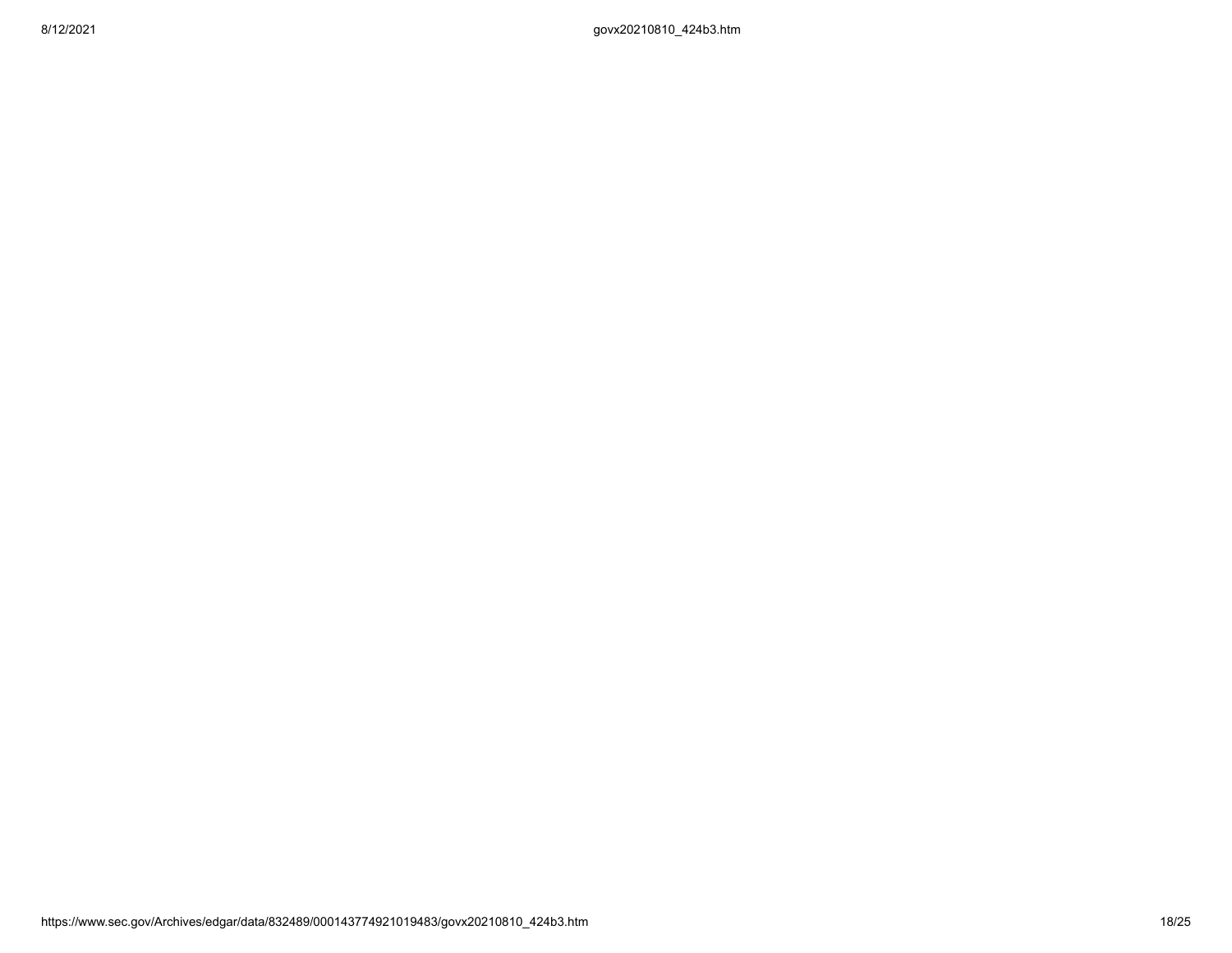### *Grant and Collaboration Revenues*

Our grant and collaboration revenues relate to grants and contracts from agencies of the U.S. government and collaborative arrangements with other third parties in support of our vaccine development activities. Detail concerning our grant and collaboration revenues and the remaining funds available for use as of June 30, 2021 is presented in the table below.

|                                |                             | Unused Funds |  |         |                           |               |
|--------------------------------|-----------------------------|--------------|--|---------|---------------------------|---------------|
|                                | Three Months Ended June 30. |              |  |         | Six Months Ended June 30. | Available at  |
|                                | 2021                        | 2020         |  | 2021    | 2020                      | June 30, 2021 |
| Lassa Fever – U.S. Army Grant  | $\overline{\phantom{0}}$    | 301,493      |  |         | 955.514                   | 165,500       |
| Covid-19 – NIH SBIR Grant      | 79,708                      |              |  | 190,125 |                           | 109,802       |
| Malaria – Leidos Collaboration |                             | 139.109      |  |         | 201,065                   |               |
| Total                          | 79.708                      | 440,602      |  | 190.125 | 1.156.579                 | 275,302       |

#### *Research and Development Expenses*

Our research and development expenses can fluctuate considerably on a period-to-period basis, depending on the timing of expenditures related to our government grants and other research projects, and other factors. We do not disclose our research and development expenses by project, since our employees' time is spread across multiple programs and our laboratory facility is used for multiple vaccine candidates. We track the direct cost of research and development expenses related to government grant revenue by the percentage of assigned employees' time spent on each grant and other direct costs associated with each grant. Indirect costs associated with grants are not tracked separately but are applied based on a contracted overhead rate negotiated with the NIH. Therefore, the recorded revenues associated with government grants approximate the costs incurred.

For the three-month and six-month periods ending June 30, 2021, research and development expenses increased by \$371,414 (80%) and \$165,261 (13%), respectively, versus the 2020 periods primarily due to expenditures related to our COVID-19 vaccine program, manufacturing process development, and a generally higher level of activity, offset in part by the timing and amount of external expenditures related to our government grants. Research and development expense for the three-month and six-month periods of 2021 included stock-based compensation expense of \$21,468 and \$42,936, respectively; no stock-based compensation expense was allocated to research and development expense for the comparable periods of 2020 (see discussion under "Stock-Based Compensation Expense" below).

#### *General and Administrative Expenses*

For the three-month and six-month periods ending June 30, 2021, general and administrative expenses increased by \$306,207 (72%) and \$875,572 (94%), respectively. General and administrative expense for the three-month and six-month periods of 2021 included stock-based compensation expense of \$65,295 and \$120,617, respectively; as compared to \$12,000 and \$18,000, respectively, for the comparable periods of 2020 (see discussion under "Stock-Based Compensation Expense" below). A significant portion of each of the increases is attributable to higher Delaware franchise taxes, with the remainder primarily due to higher legal, accounting and patent costs; insurance costs; consulting fees; Nasdaq listing fees; investor relations costs; and personnel costs.

#### *Stock-Based Compensation Expense*

The table below shows the components of stock-based compensation expense for the three-month and six-month periods ended June 30, 2021 and 2020. In general, stock-based compensation expense is allocated to research and development expense or general and administrative expense according to the classification of cash compensation paid to the employee, consultant or director to whom the stock compensation was granted.

|                                        | Three Months Ended June 30, |  | Six Months Ended June 30. |         |  |        |
|----------------------------------------|-----------------------------|--|---------------------------|---------|--|--------|
|                                        | 2021                        |  | 2020                      | 2021    |  | 2020   |
| Stock option expense                   | 56,190                      |  |                           | 112.380 |  |        |
| Stock issued for consulting services   | 30.573                      |  | 12,000                    | 51.173  |  | 18.000 |
| Total stock-based compensation expense | 86,763                      |  | 12.000                    | 163.553 |  | 18,000 |

https://www.sec.gov/Archives/edgar/data/832489/000143774921019483/govx20210810\_424b3.htm 19/25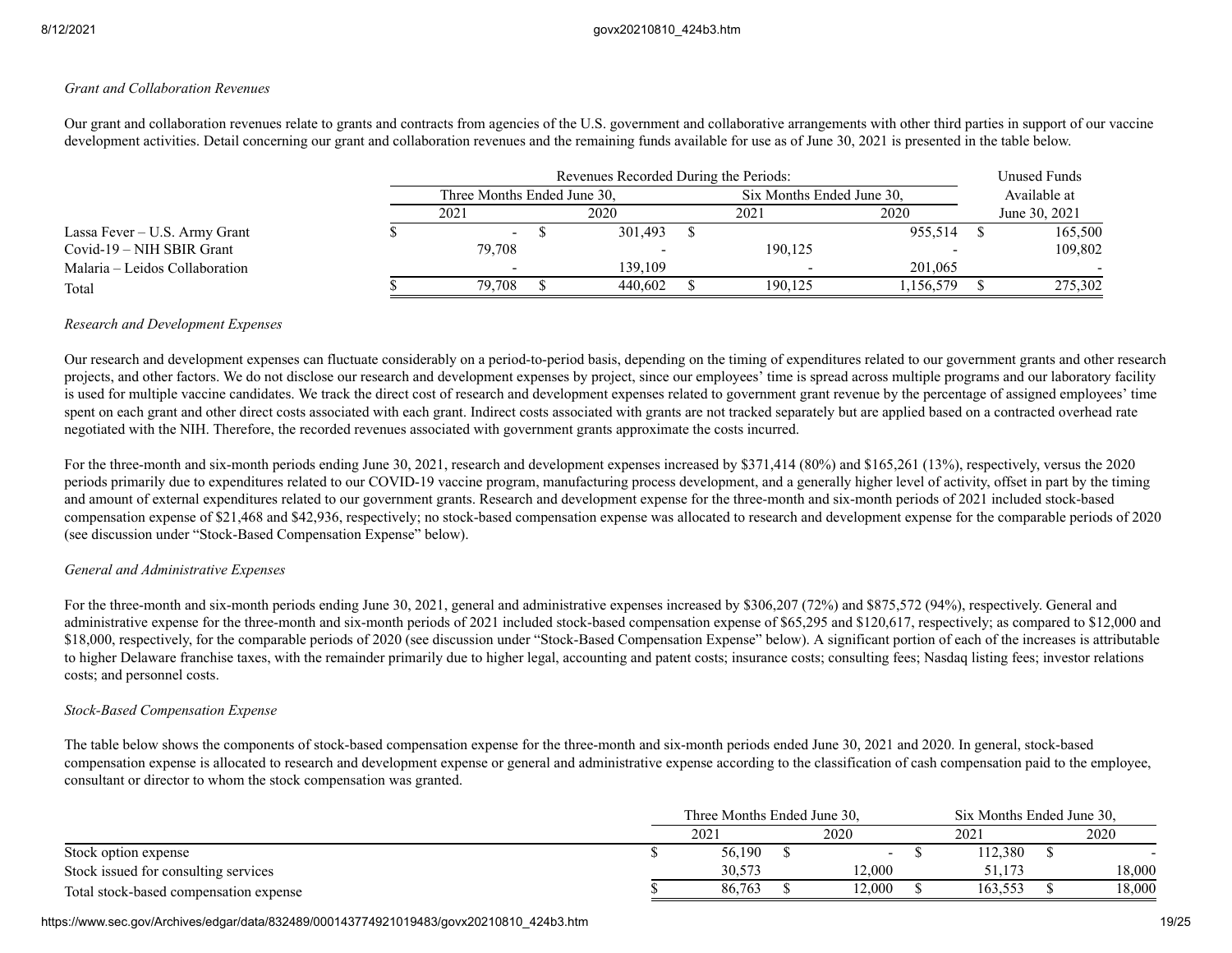As a result of the reverse stock splits enacted in April 2019 and in January 2020, we made adjustments and retroactive restatements to all of our outstanding stock options such that the balances in January 2020 were negligible. We therefore recorded no stock-based compensation expense related to our stock option plan for the majority of 2020. We re-initiated employee stock option grants in December 2020.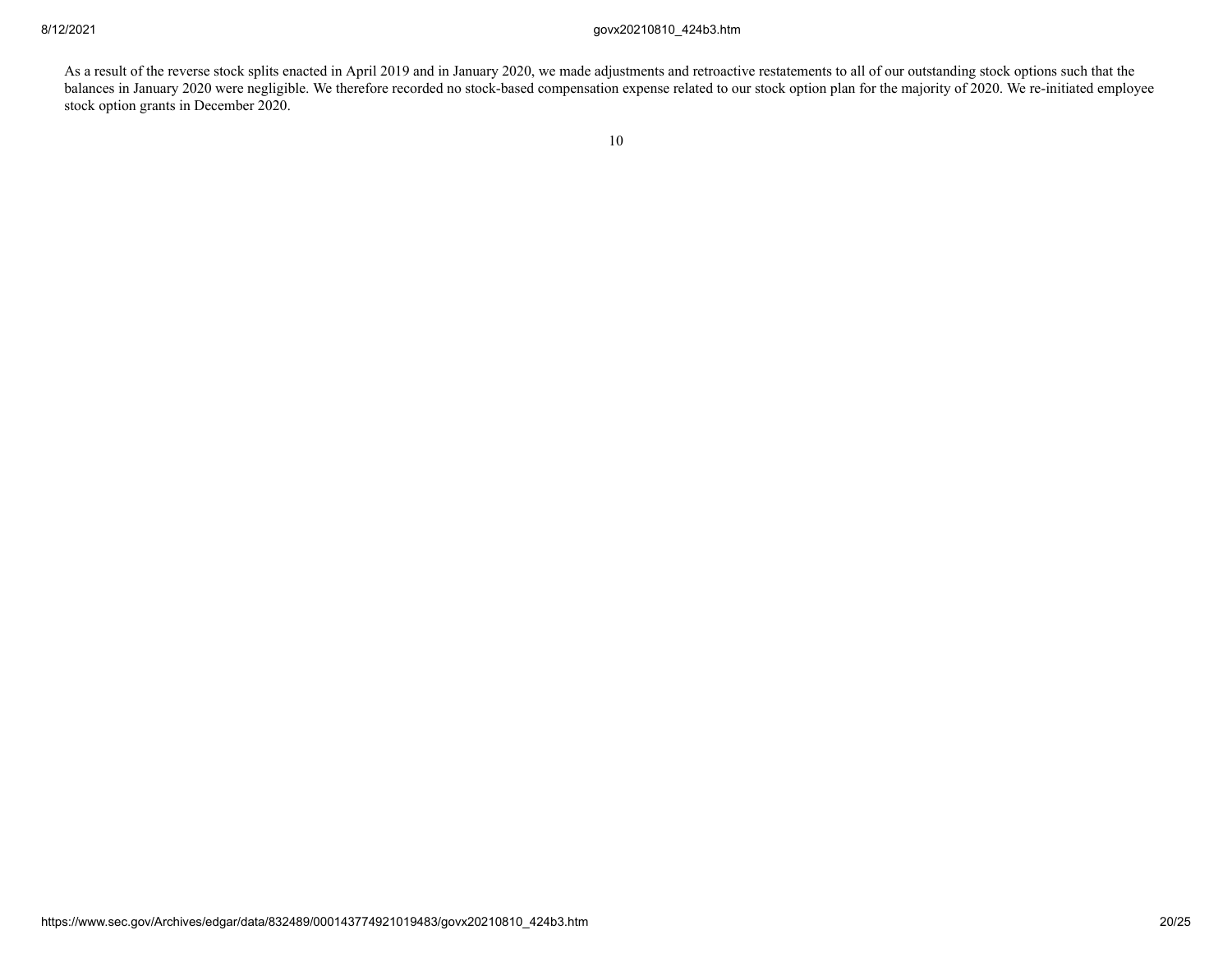#### *Other Income (Expense)*

Interest income for the three-month and six-month periods ended June 30, 2021 was \$1,068 and \$3,121, respectively, as compared to \$60 and \$812, respectively, for comparable periods of 2020. The variances between periods are primarily attributable to cash available for investment and interest rate fluctuations.

Interest expense for the three-month and six-month periods ended June 30, 2021 was \$531 and \$1,286, respectively, as compared to \$7,153 and \$8,295, respectively, for comparable periods of 2020. Interest expense relates to the Convertible Debentures, GRA Note, PPP Loan, and (during the 2020 periods) financing costs associated with insurance premiums.

During the three-month and six-month periods ended June 30, 2021, we recorded a \$172,056 gain on debt extinguishment associated with the forgiveness of the PPP loan principal and accrued interest discussed above.

#### **Critical Accounting Policies and Estimates**

This discussion and analysis of our financial condition and results of operations is based on our consolidated financial statements, which have been prepared in accordance with accounting principles generally accepted in the United States. The preparation of these financial statements requires management to make estimates and judgments that affect the reported amounts of assets, liabilities, revenues and expenses and related disclosure of contingent assets and liabilities. On an ongoing basis, management evaluates its estimates and adjusts the estimates as necessary. We base our estimates on historical experience and on various other assumptions that are believed to be reasonable under the circumstances, the results of which form the basis for making judgments about the carrying values of assets and liabilities that are not readily apparent from other sources. Actual results may differ materially from these estimates under different assumptions or conditions.

For a description of critical accounting policies that affect our significant judgments and estimates used in the preparation of our financial statements, refer to Item 7 in Management's Discussion and Analysis of Financial Condition and Results of Operations and Note 2 to our Consolidated Financial Statements contained in our Annual Report on Form 10-K for the year ended December 31, 2020. There have been no significant changes to our critical accounting policies from those disclosed in our 2020 Annual Report.

*Recent Accounting Pronouncements* – Information regarding recent accounting pronouncements is contained in Note 3 to the condensed consolidated financial statements, included in this Quarterly Report.

#### **Liquidity and Capital Resources**

From inception through June 30, 2021, we have accumulated net losses of approximately \$48.7 million and we expect to incur operating losses and generate negative cash flows from operations for the foreseeable future. We have funded our operations to date primarily from sales of our equity securities and from government grants and clinical trial assistance.

The following tables summarize our liquidity and capital resources as of June 30, 2021 and December 31, 2020, and our cash flows for the six-month periods ended June 30, 2021 and 2020:

| Liquidity and Capital Resources           |      | June 30, 2021             | December 31, 2020 |            |  |  |
|-------------------------------------------|------|---------------------------|-------------------|------------|--|--|
| Cash and cash equivalents                 |      | 19,538,513                |                   | 9,883,796  |  |  |
| Working capital                           |      | 19,297,529                |                   | 9,424,839  |  |  |
|                                           |      | Six Months Ended June 30, |                   |            |  |  |
| Cash Flow Data                            | 2021 |                           |                   | 2020       |  |  |
| Net cash provided by (used in):           |      |                           |                   |            |  |  |
| Operating activities                      | S    | $(2,879,566)$ \$          |                   | (925, 493) |  |  |
| Investing activities                      |      | (19,929)                  |                   |            |  |  |
| Financing activities                      |      | 12,554,212                |                   | 1,352,834  |  |  |
| Net increase in cash and cash equivalents |      | 9,654,717                 |                   | 427,341    |  |  |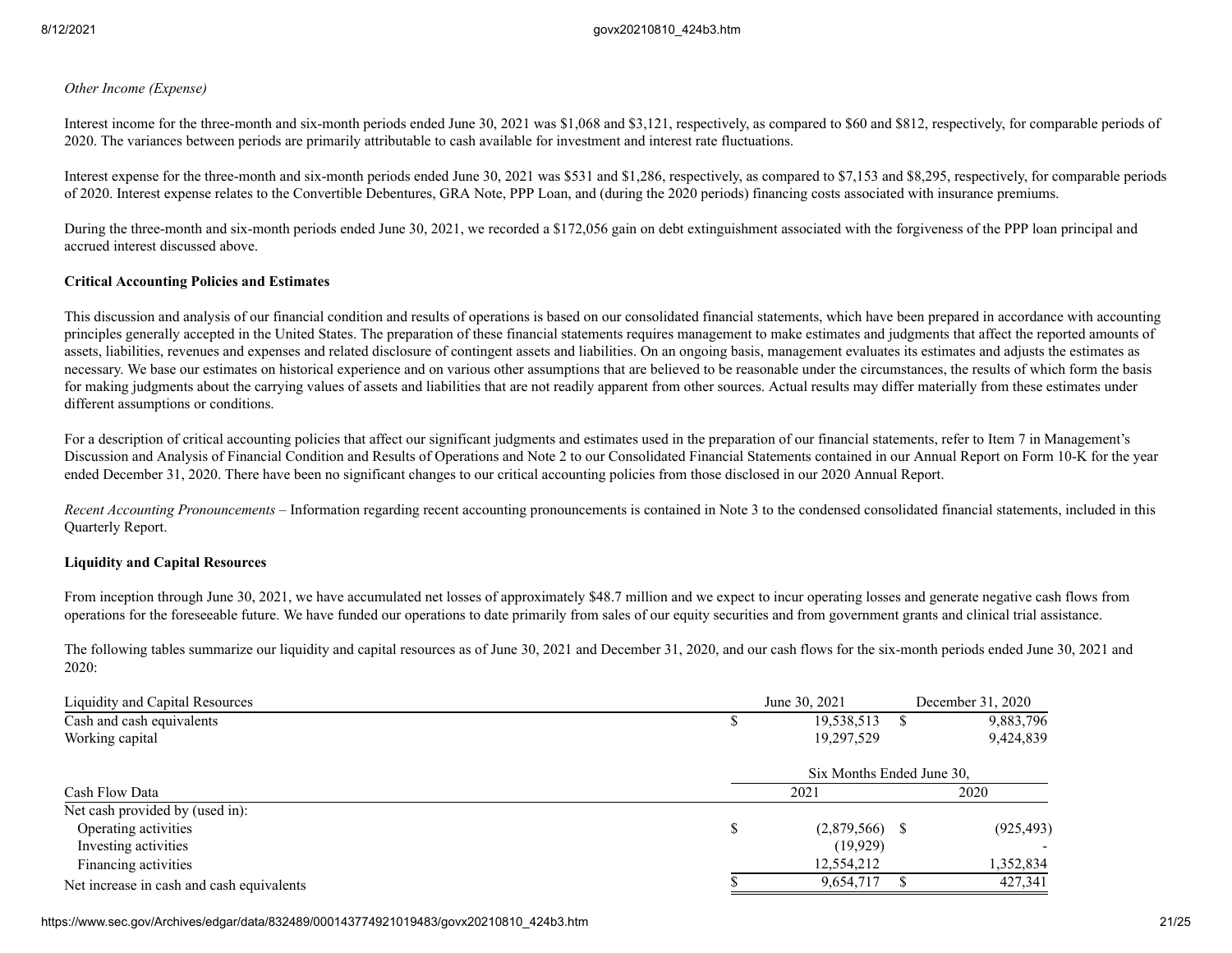*Operating Activities* – Net cash used in operating activities of \$2,879,566 for the six months ended June 30, 2021, was primarily due to our net loss of \$2,876,811, offset by non-cash items such as depreciation expense, stock-based compensation expense and the gain recognized on extinguishment of our PPP loan, and by changes in our working capital accounts. Net cash used in operating activities of \$925,493 for the six months ended June 30, 2020, was primarily due to our net loss of \$1,050,898, offset by non-cash charges such as depreciation and stockbased compensation expense, and by changes in our working capital accounts.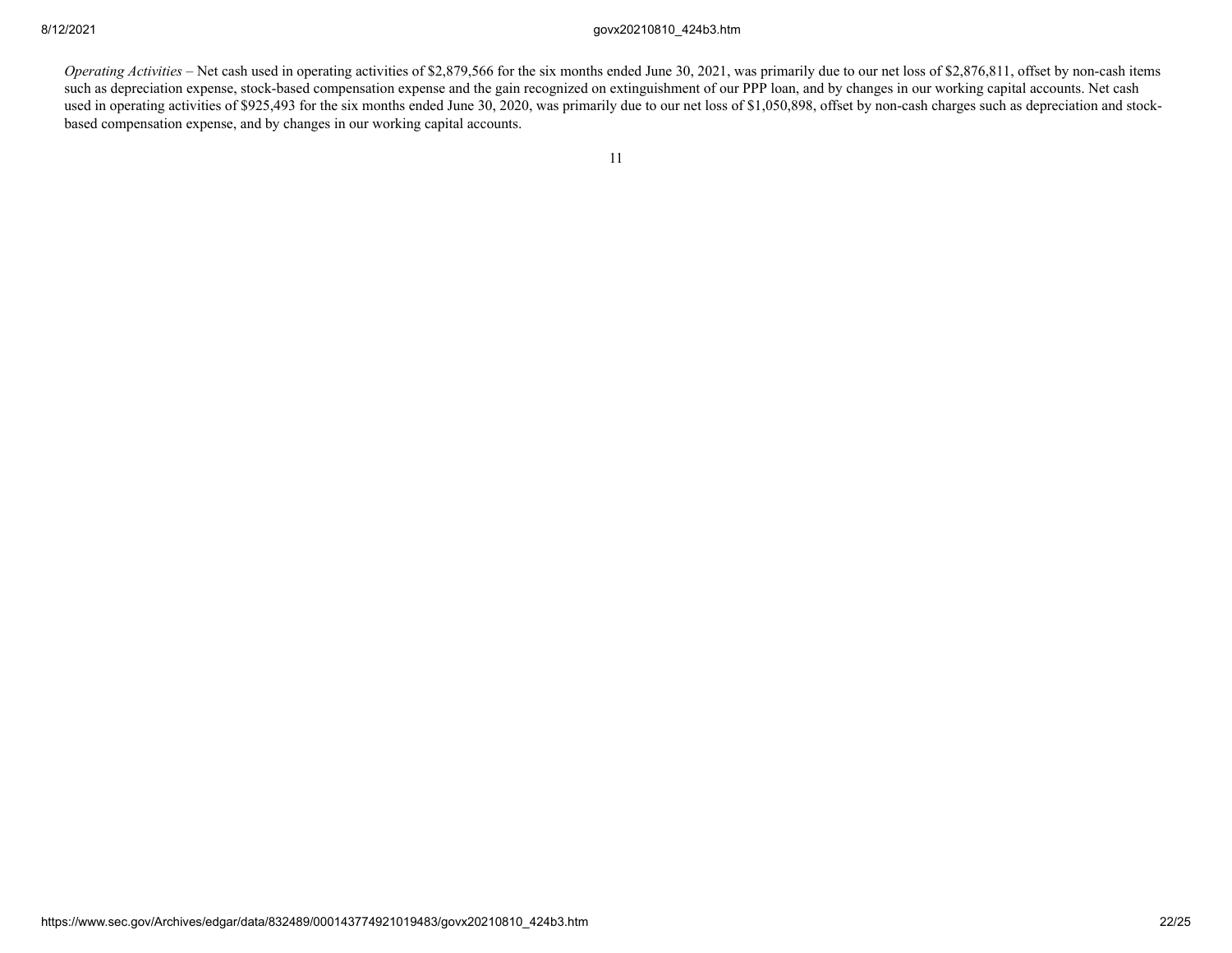*Investing Activities* – Net cash used in investing activities was \$19,929 for the six-month period ended June 30, 2021 and relates to purchases of property and equipment.

*Financing Activities* – Net cash provided by financing activities was \$12,554,212 for the six-month period ended June 30, 2021, consisting primarily of (i) net proceeds of \$9,408,920 from the public offering of our common stock, (ii) \$3,174,156 of net proceeds from the exercise of warrants, and (iii) \$27,864 in principal repayments toward a note payable to the Georgia Research Alliance, Inc. (the "GRA Note"); the GRA Note has now been fully repaid. Additionally, during May 2021, our PPP loan of \$170,200, together with \$1,856 of accrued interest, was forgiven by the lender and extinguished.

Net cash provided by financing activities was \$1,352,834 for the six-month period ended June 30, 2020, consisting of (i) net proceeds from the sale of our convertible preferred stock, (ii) \$170,200 of PPP loan proceeds, (iii) \$888,500 of net proceeds from issuance of a note payable, and (iv) \$5,866 in principal repayments toward the GRA Note.

### **Funding Requirements and Sources of Capital**

Our primary uses of capital are for salaries and related expenses for personnel, manufacturing costs for preclinical and clinical materials, third-party research services, laboratory and related supplies, legal and other regulatory expenses, and general overhead costs. We expect these costs will continue to be the primary operating capital requirements for the near future. We believe our existing cash and cash equivalents will be sufficient to meet our anticipated cash requirements through mid-2023. However, our forecast of the period of time through which our financial resources will be adequate to support our operations is a forward-looking statement that involves risks and uncertainties, and actual results could vary materially.

Our estimates regarding the sufficiency of our financial resources are based on assumptions that may prove to be wrong. We may need to obtain additional funds sooner than planned or in greater amounts than we currently anticipate. At this time, we believe our cash resources are sufficient to fund our operations through mid-2023. The actual amount of funds we will need to operate is subject to many factors, some of which are beyond our control. These factors include the progress of our research activities; the number and scope of our research programs; the progress and success of our pre-clinical and clinical development activities; the progress of the development efforts of parties with whom we have entered into research and development agreements; the costs of manufacturing our product candidates, and the progress of efforts with parties with whom we may enter into commercial manufacturing agreements; our ability to maintain current research and development programs and to establish new research and development and licensing arrangements; the costs involved in prosecuting and enforcing patent claims and other intellectual property rights; the terms and timing of establishing and maintaining collaborations, licenses and other similar arrangements; the impact of any natural disasters or public health crises, such as the COVID-19 pandemic; the costs associated with any products or technologies that we may in-license or acquire; and the costs and timing of regulatory approvals.

We will need to continue to raise additional capital to support our future operating activities, including progression of our development programs, preparation for commercialization, and other operating costs. Financing strategies we may pursue include, but are not limited to, the public or private sale of equity, debt financings or funds from other capital sources, such as government funding, collaborations, strategic alliances or licensing arrangements with third parties. There can be no assurances additional capital will be available to secure additional financing, or if available, that it will be sufficient to meet our needs on favorable terms. If we are unable to raise additional capital in sufficient amounts or on terms acceptable to us, we may have to significantly delay, scale back or discontinue the development of one or more of our product candidates.

We expect our research and development costs to increase as we continue development of our various programs and as we move toward later stages of development, especially with regard to clinical trials. We do not provide forward-looking estimates of costs and time to complete our research programs due to the many uncertainties associated with vaccine development. Due to these uncertainties, our future expenditures are likely to be highly volatile in future periods depending on the outcomes of the trials and studies. As we obtain data from pre-clinical studies and clinical trials, we may elect to discontinue or delay vaccine development programs to focus our resources on more promising vaccine candidates. Completion of preclinical studies and human clinical trials may take several years or more, but the length of time can vary substantially depending upon several factors. The duration and the cost of future clinical trials may vary significantly over the life of the project because of differences arising during development of the human clinical trial protocols, including the number of patients that ultimately participate in the clinical trial; the duration of patient follow-up that seems appropriate in view of the results; the number of clinical sites included in the clinical trials; and the length of time required to enroll suitable patient subjects.

We also expect, for the remainder of 2021, our general and administrative expenses to remain reasonably consistent with that of the half of 2021. We expect that our general and administrative costs will increase beyond 2021 in support of expanded research and development activities and other general corporate activities.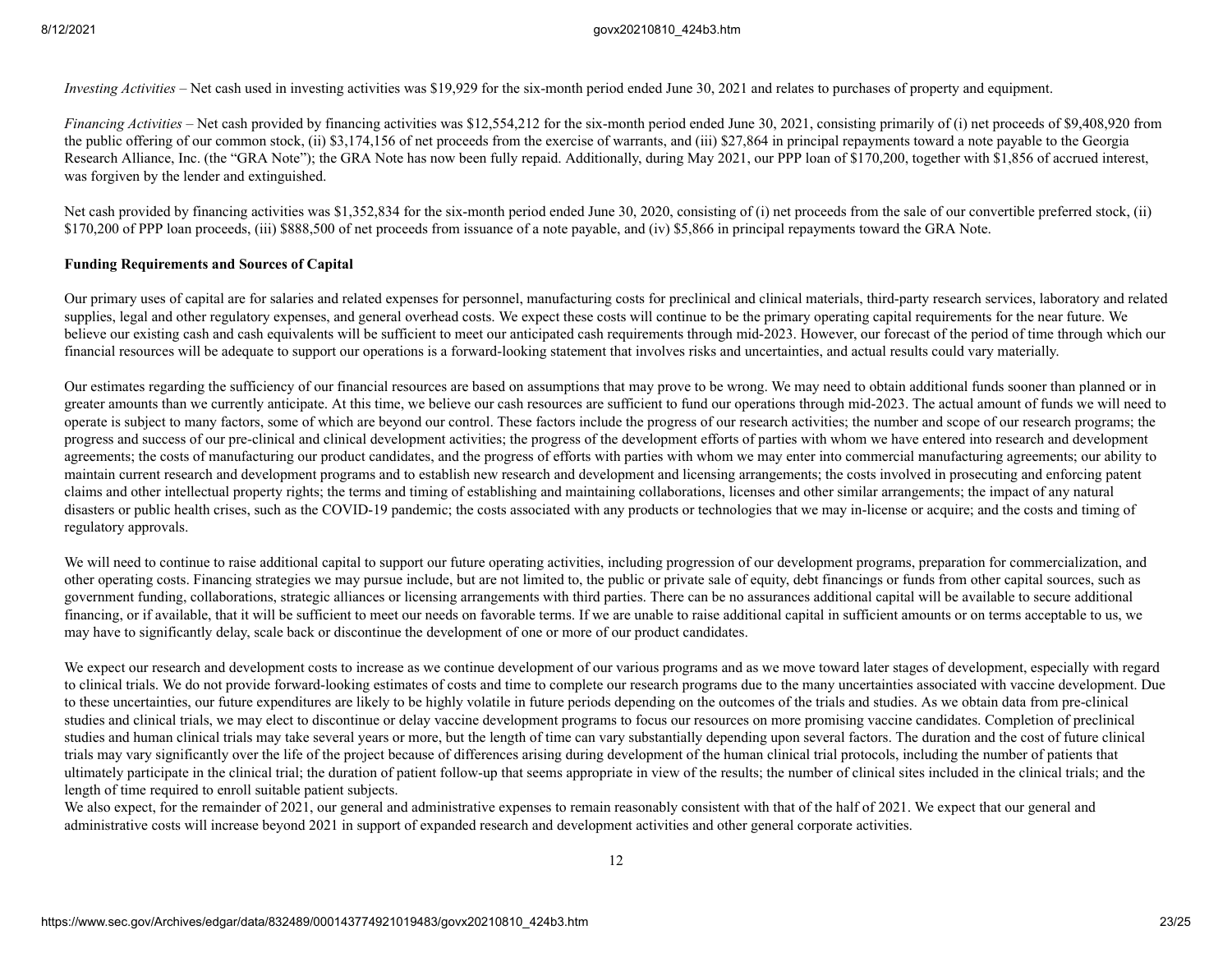*Grant Funding* – We have ongoing government support for our COVID-19 vaccine program through a Small Business Innovative Research (SBIR) grant from NIAID and for our Lassa Fever vaccine program via a grant from the U.S. Department of Defense. As of June 30, 2021, there is \$275,302 in approved grant funds, which we expect to expend during the remainder of 2021 and early 2022. Additionally, our Sudan ebolavirus and Marburg virus vaccine candidates are being developed in collaboration with researchers at the University of Texas Medical Branch (UTMB) and Battelle Memorial Institute utilizing the suite of preclinical services from NIAID. We are currently seeking sources of capital through additional government and quasi-government grant programs and clinical trial support, although there can be no assurance any such funds will be obtained.

*Clinical Trial Support* -- NIAID has funded the costs of conducting all of our human clinical trials (Phase 1 and Phase 2a) to date for our preventive HIV vaccines, with GeoVax incurring certain costs associated with manufacturing the clinical vaccine supplies and other study support. We expect that NIAID will also fund the cost of the planned Phase 1 trial (HVTN 132) to further evaluate the safety and immunogenicity of adding "protein boost" components to our vaccine, GOVX-B11. The start of HVTN 132 has been delayed due to COVID-19, and we await further information from NIAID and HVTN on when the trial may commence. Additionally, we are party to a collaboration with a consortium led by researchers at the University of California, San Francisco (UCSF), using our vaccine as part of a combinational therapy to induce remission in HIV-positive individuals; this program is currently undergoing clinical trials. Similar to HVTN 132, this trial has been affected by the pandemic, so we await further information regarding the status of patient enrollment and trial results. Our prior collaboration with American Gene Technologies International, Inc. (AGT) was recently discontinued due to AGT's remodeling of their clinical trial plans.

*Equity Funding* – During February 2021, we closed an underwritten public offering of our common stock for net proceeds of \$9,408,920. During January and February 2021, certain of our outstanding stock purchase warrants were exercised, resulting in net proceeds to us of \$3,174,156. As of June 30, 2021, there are 2,793,635 stock purchase warrants outstanding, including 1,869,966 publicly-traded warrants (Nasdaq: GOVXW) exercisable for cash at \$5.00 per share and expiring on September 29, 2025. Should these warrants be exercised in full, we would receive approximately \$9.3 million in gross proceeds.

### **Off-Balance Sheet Arrangements**

We have no off-balance sheet arrangements that are likely or reasonably likely to have a material effect on our financial condition or results of operations.

#### **Item 3 Quantitative and Qualitative Disclosures About Market Risk**

Not applicable to smaller reporting companies.

#### **Item 4 Controls and Procedures**

#### *Evaluation of disclosure controls and procedures*

Disclosure controls and procedures are controls and other procedures that are designed to ensure that the information required to be disclosed in reports filed or submitted under the Securities Exchange Act of 1934, as amended (Exchange Act), is (1) recorded, processed, summarized, and reported within the time periods specified in the SEC's rules and forms and (2) accumulated and communicated to management, including the Chief Executive Officer and Principal Financial and Accounting Officer, as appropriate to allow timely decisions regarding required disclosure.

Our management has carried out an evaluation, under the supervision and with the participation of our Principal Executive Officer and our Principal Financial and Accounting Officer, of the effectiveness of the design and operation of our disclosure controls and procedures pursuant to Exchange Act Rules 13a-15 and 15d-15 as of the end of the period covered by this report. Based on that evaluation, our Chief Executive Officer and Chief Financial Officer have concluded that, as of the end of the period covered by this report, our disclosure controls and procedures are effective to ensure that information required to be disclosed by us in the reports that we file or submit under the Exchange Act is recorded, processed, summarized, and reported within the time periods specified in the Securities and Exchange Commission's rules and forms.